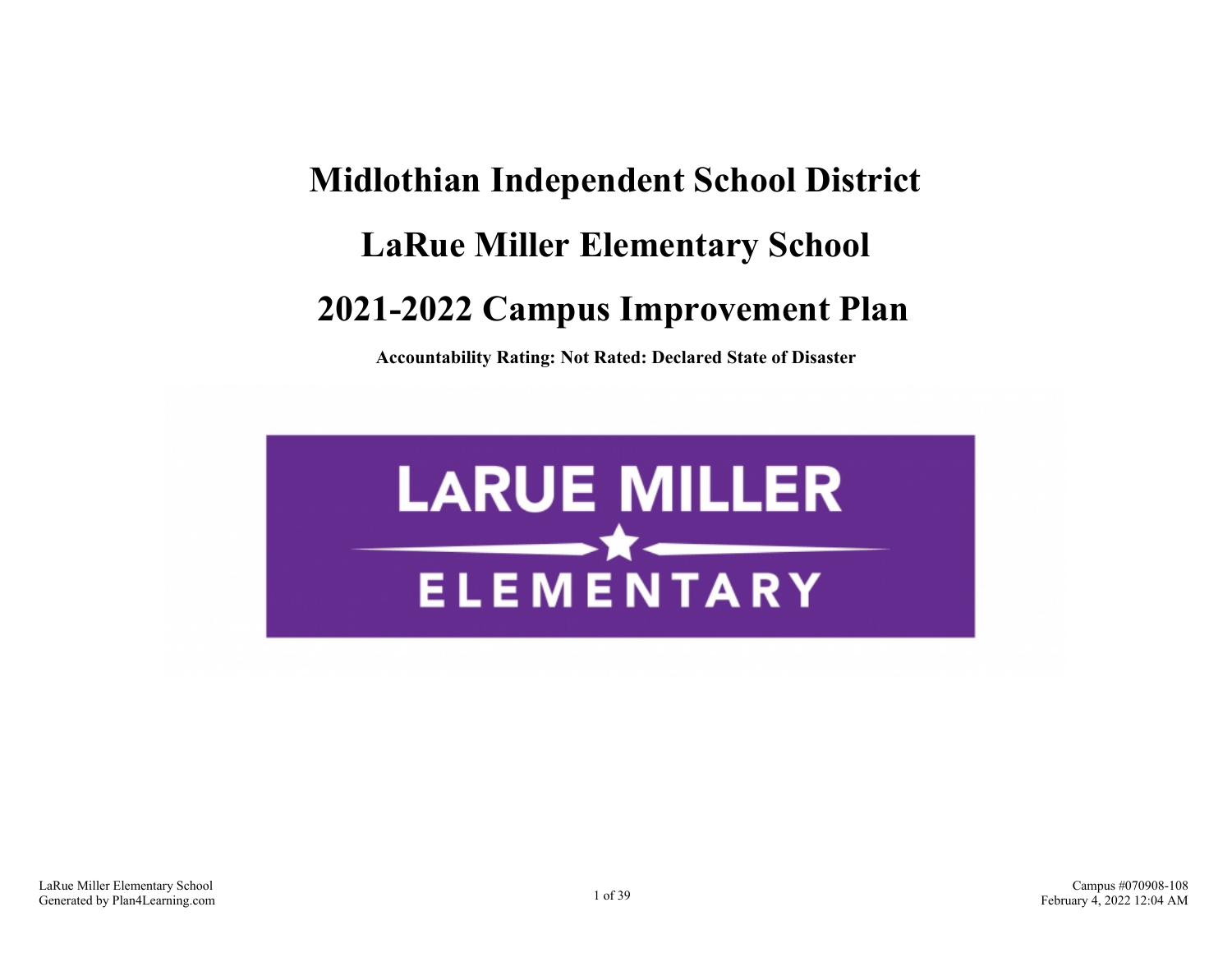## **Mission Statement**

The mission of Midlothian ISD and LaRue Miller Elementary is to educate students by empowering them to maximize their potential.

## **Vision**

At LaRue Miller Elementary, we *imagine the possibilities as we dream big and work hard to be our personal best to inspire excellence and change the world!*

## **Core Beliefs**

We believe a safe, engaging, rigorous, and diverse learning environment provides the best opportunity for students to reach their fullest potential.

We believe a high quality staff with appropriate resources is essential to creating educational experiences promoting student success.

We believe effective communication, purposeful collaboration, and strong partnerships create an atmosphere of trust and a strong sense of community vital to student achievement.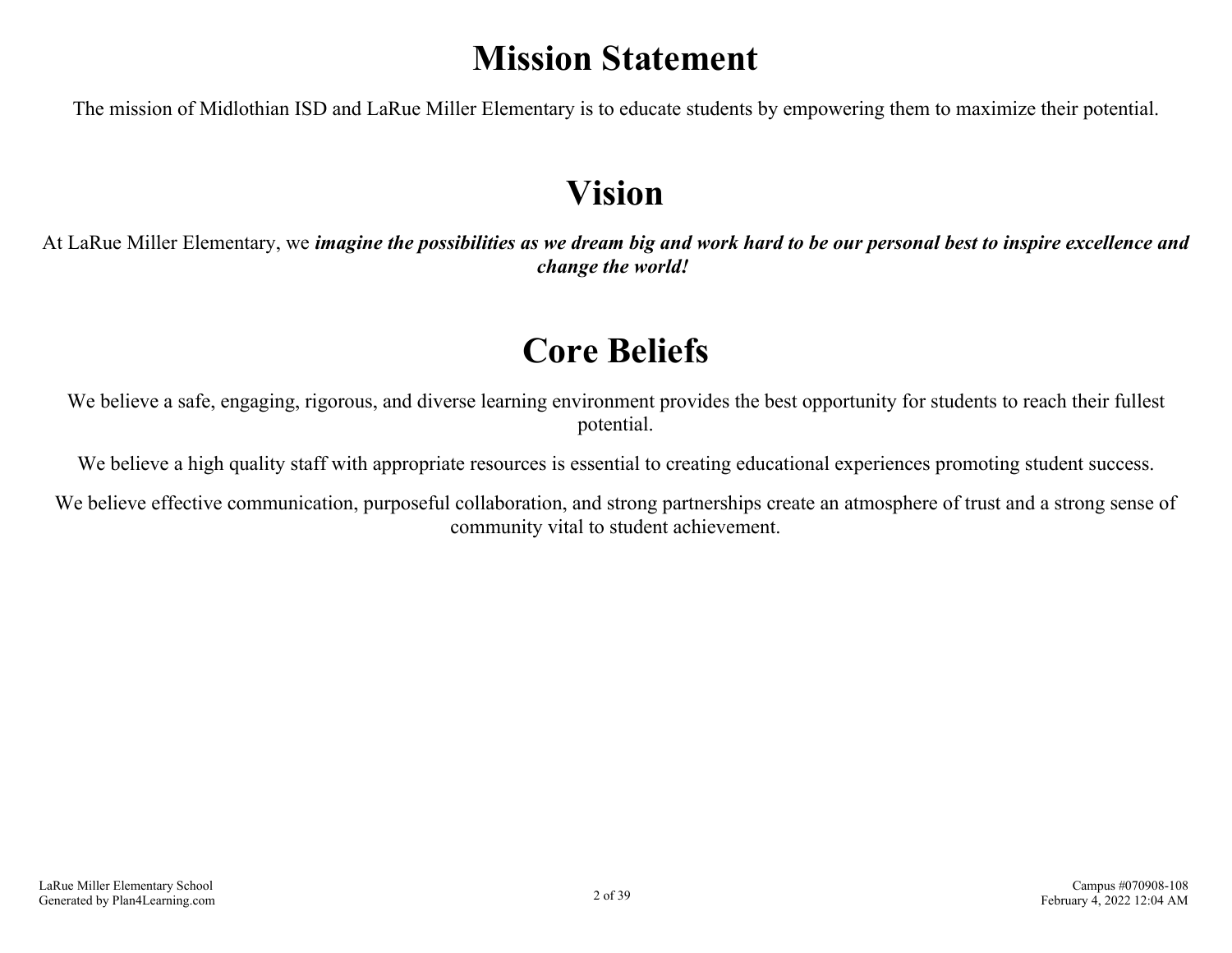### **Table of Contents**

| Comprehensive Needs Assessment                                                                                                                     |    |
|----------------------------------------------------------------------------------------------------------------------------------------------------|----|
| Demographics                                                                                                                                       |    |
| <b>Student Learning</b>                                                                                                                            |    |
| School Processes & Programs                                                                                                                        |    |
| Perceptions                                                                                                                                        |    |
| <b>Priority Problem Statements</b>                                                                                                                 |    |
| Goals                                                                                                                                              |    |
| Goal 1: Design innovative learning environments while increasing academic rigor through aligned teaching and learning.                             | 10 |
| Goal 2: Develop a comprehensive staffing plan to foster innovation, effective communication and a high performing culture throughout the district. | 18 |
| Goal 3: Provide a safe and secure learning environment that supports the social and emotional well-being of our school community.                  | 22 |
| Goal 4: Facilitate budget process and building designs through allocated district resources that foster flexible and innovative learning spaces.   | 27 |
| Goal 5: Provide support and resources to cultivate customization and personalization through blended learning opportunities.                       | 30 |
| Goal 6: Build a strong foundation of the MISD culture through communication and engagement to empower all stakeholders.                            | 33 |
| <b>State Compensatory</b>                                                                                                                          | 37 |
| Budget for LaRue Miller Elementary School                                                                                                          | 38 |
| Personnel for LaRue Miller Elementary School                                                                                                       | 38 |
| Addendums                                                                                                                                          | 38 |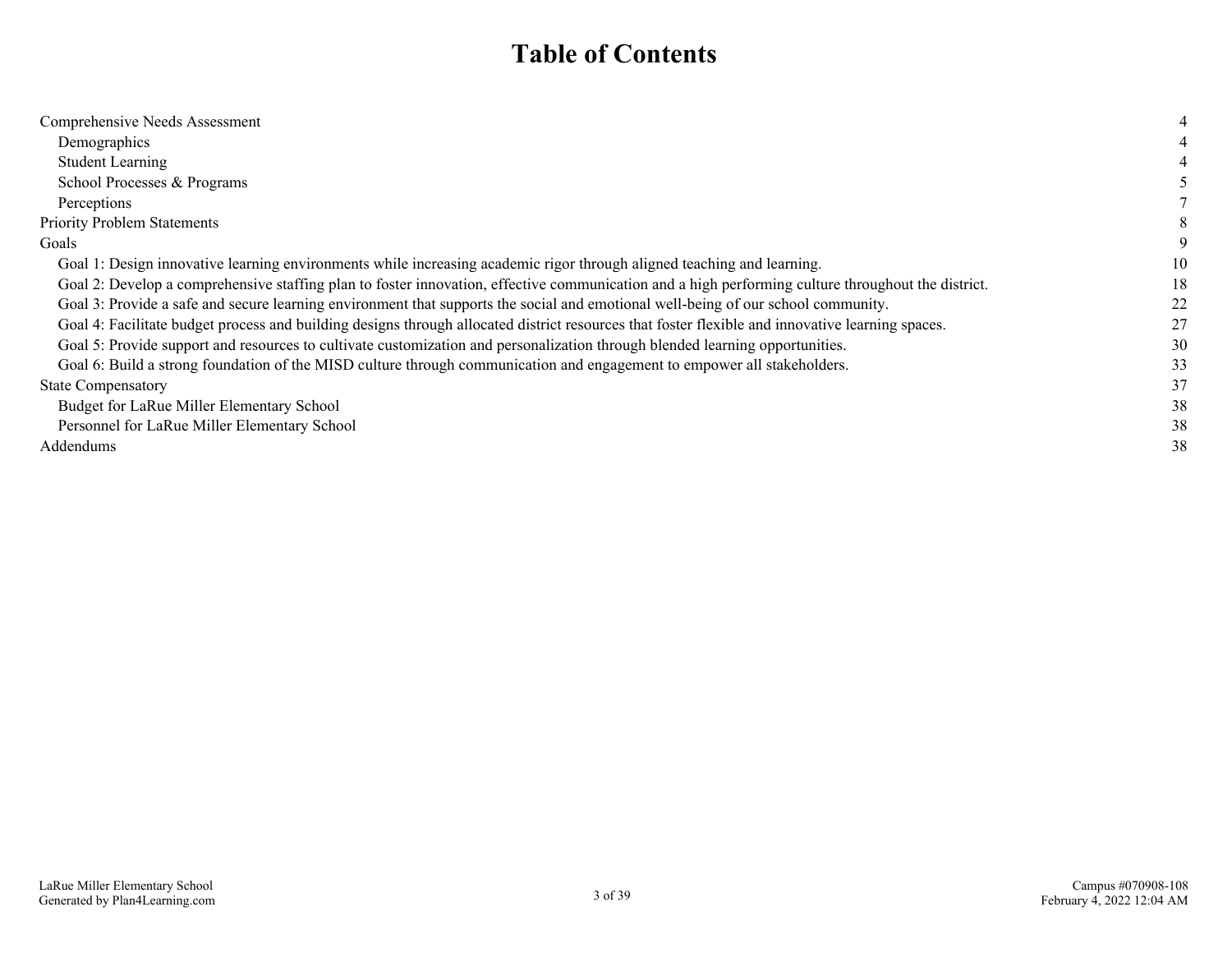## **Comprehensive Needs Assessment**

### <span id="page-3-0"></span>**Demographics**

#### **Demographics Summary**

715 Students (332 Female / 46%, 383 Male, 54%)

White (499, 70%), Hispanic (109, 15%), African American (56, 8%), Asian (6, 1%), American Indian or Alaskan Native (4, 1%), 2 or More Races (41, 6%)

Economically Disadvantaged - 110, 15%

Special Education - 111, 16% (Includes CBI (8), Speech (54), LEAD (22), and Resource and Inclusion (50))

Dyslexia - 51, 7%

504 - 45, 6%

At-Risk - 171, 24%

LEP / ESL - 7, 1%

GT - 23, 2%

#### **Demographics Strengths**

LME's diversity is growing with provides new perspectives and opportunities.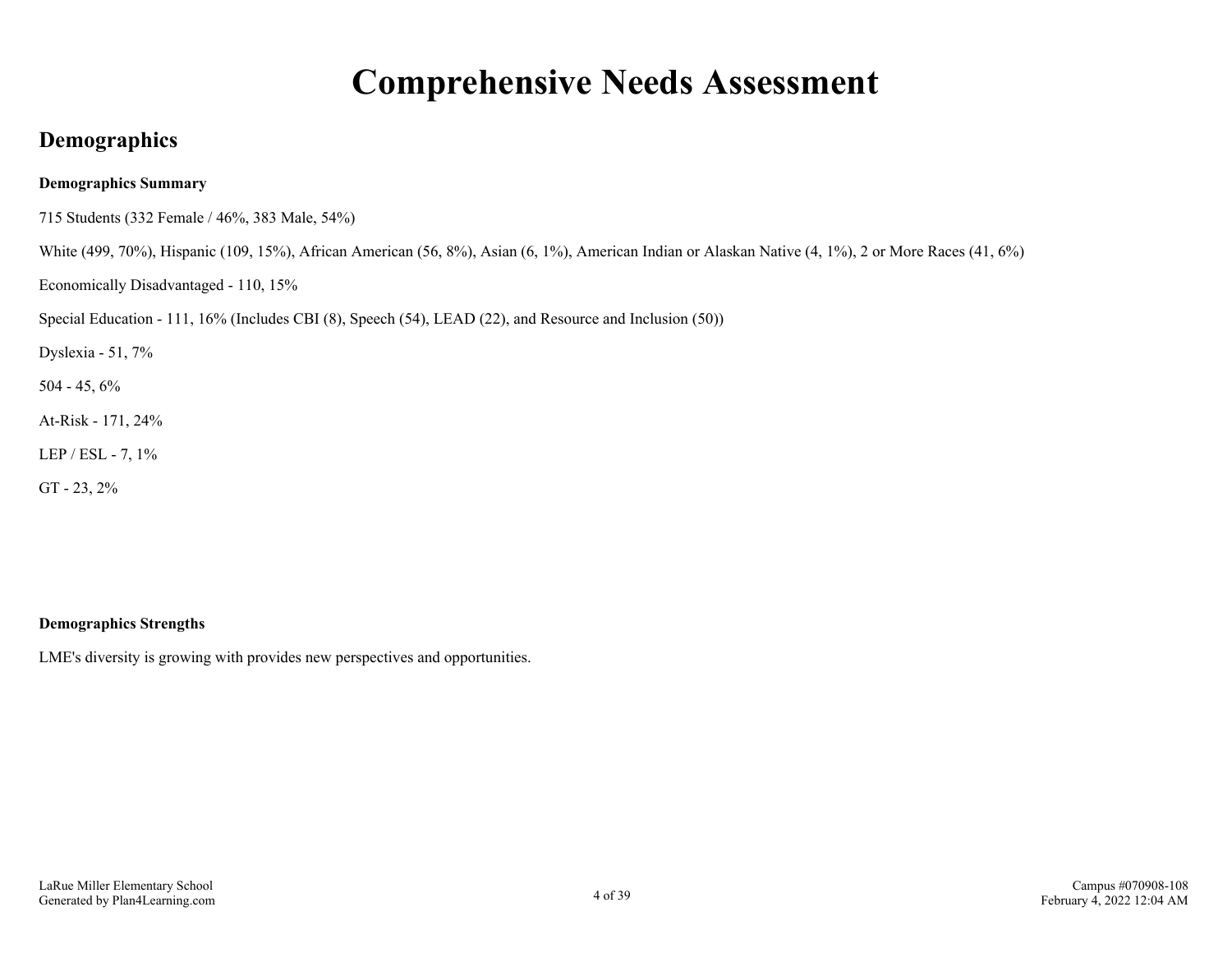### <span id="page-4-0"></span>**Student Learning**

#### **Student Learning Summary**

STAAR 2021 indicates that our overall proficiency decreased for each grade level and each subject with the exception of 4th Grade Math.

4th Grade Math proficiency increased from 83% approaches to 86% approaches.

45% of students in 5th grade earned a mastered level in reading.

We also saw increases in mastery levels for 3rd and 4th grade math scores (34% and 49%, respectfully).

#### **Student Learning Strengths**

3rd - 5th Grade Math masters proficiency is strong.

#### **Problem Statements Identifying Student Learning Needs**

**Problem Statement 1:** Our African American population is scoring lower than the white population for reading and math for both 3rd and 4th grade STAAR tests.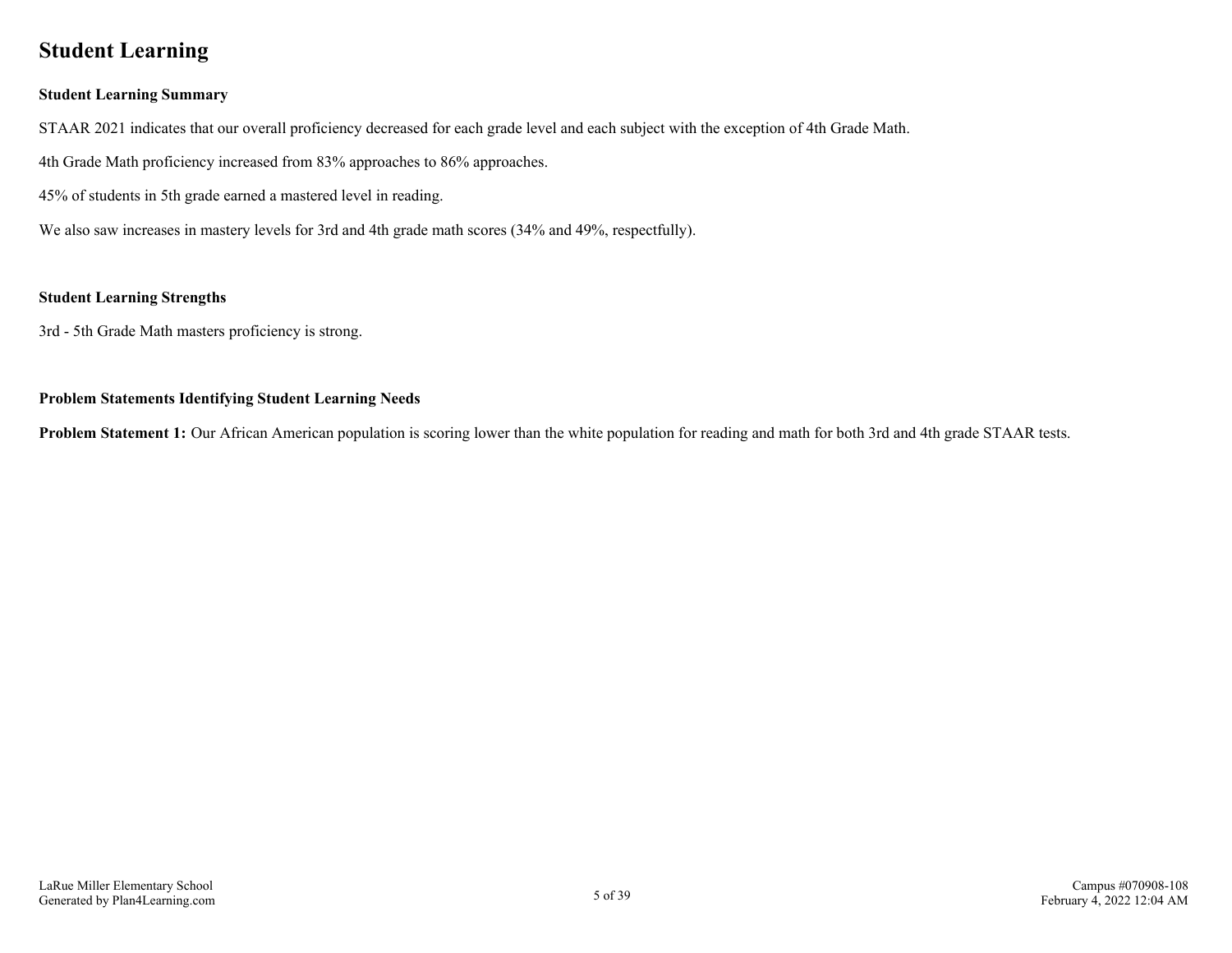### <span id="page-5-0"></span>**School Processes & Programs**

#### **School Processes & Programs Summary**

MISD has provided teachers with a curriculum that is guaranteed and viable. This curriculum is designed for autonomy between campuses to create cohesiveness within our classrooms and to ensure that students are being taught the TEKS to the rigor and specificity of each standard. Our curriculum, the TEKS Resources System, provides the alignments of TEKS and ELPS. During Professional Development Days, teachers meet together to work through their instructional focus document and align their lessons to the standards.

Teachers utilize "Quick Checks" to check for mastery of the TEKS. Teachers analyze data to implement instructional strategies to target student strengths and weaknesses. On a campus level we use Grade Level Data sheets to track patterns and trends within each unit. Grade levels collaborate quarterly to discuss student data and create an action plan to address areas of concern. Teachers create Student Learning Objectives to monitor and increase student performance.

Student Expectations for Problem Solving and Real World Problems:

- Team LME Days
- Destination Imagination
- Math Pentathlon
- Service Learning Projects
- Kindness and Compassion Club
- Student Council
- All-City Choir
- Spring Choir
- Miller Bells

Differentiation is provided to students through:

- Gifted and Talented
- Challenge Labs
- Tiered Interventions
- Learning Lab
- SOS Day
- PAL Program
- Inclusion
- Dyslexia
- ESL
- iStation
- Imagine Math
- Education Galaxy
- Amplify
- Acadience

Character Education:

- Shared Book Study, Kinder 5th Grade (Inch and Miles, The Journey to Success)
- Shared Book Studes, Kinder 5th Grade (Picture Books once a month that highlight leadership characteristics)
- Character Class with Counselor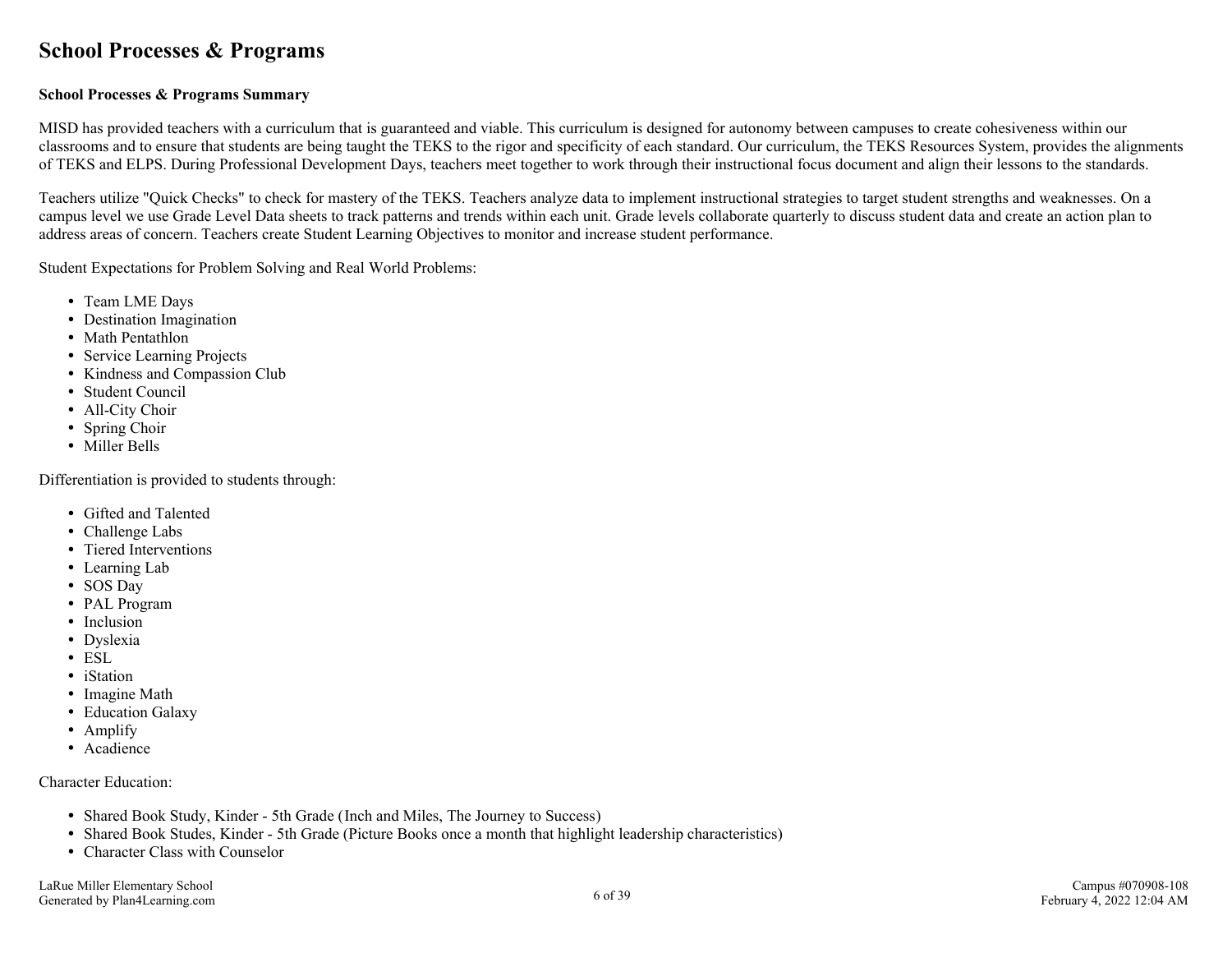• Positive Office Referrals

Professional Devlopment opportunites are provided through:

- District / Campus
- Region 10
- Texas Education Agency Reading Academy
- Teacher Need

Other Resources:

- High School Partnerships (PALS, Football Readers, Partners in PE)
- POPs
- Campus activities
	- TEAM LME Days
	- Miller Rallies
	- Author visits
	- PTO events
	- Music programs
	- Fine Art Show

#### **School Processes & Programs Strengths**

All learners have an opportunity to achieve their fullest potential in and out of class. While mastery of the TEKS is essential, it is the base-line for success not the end-goal. Learners at LME have multiple areas to explore their passions through extracurricular programs.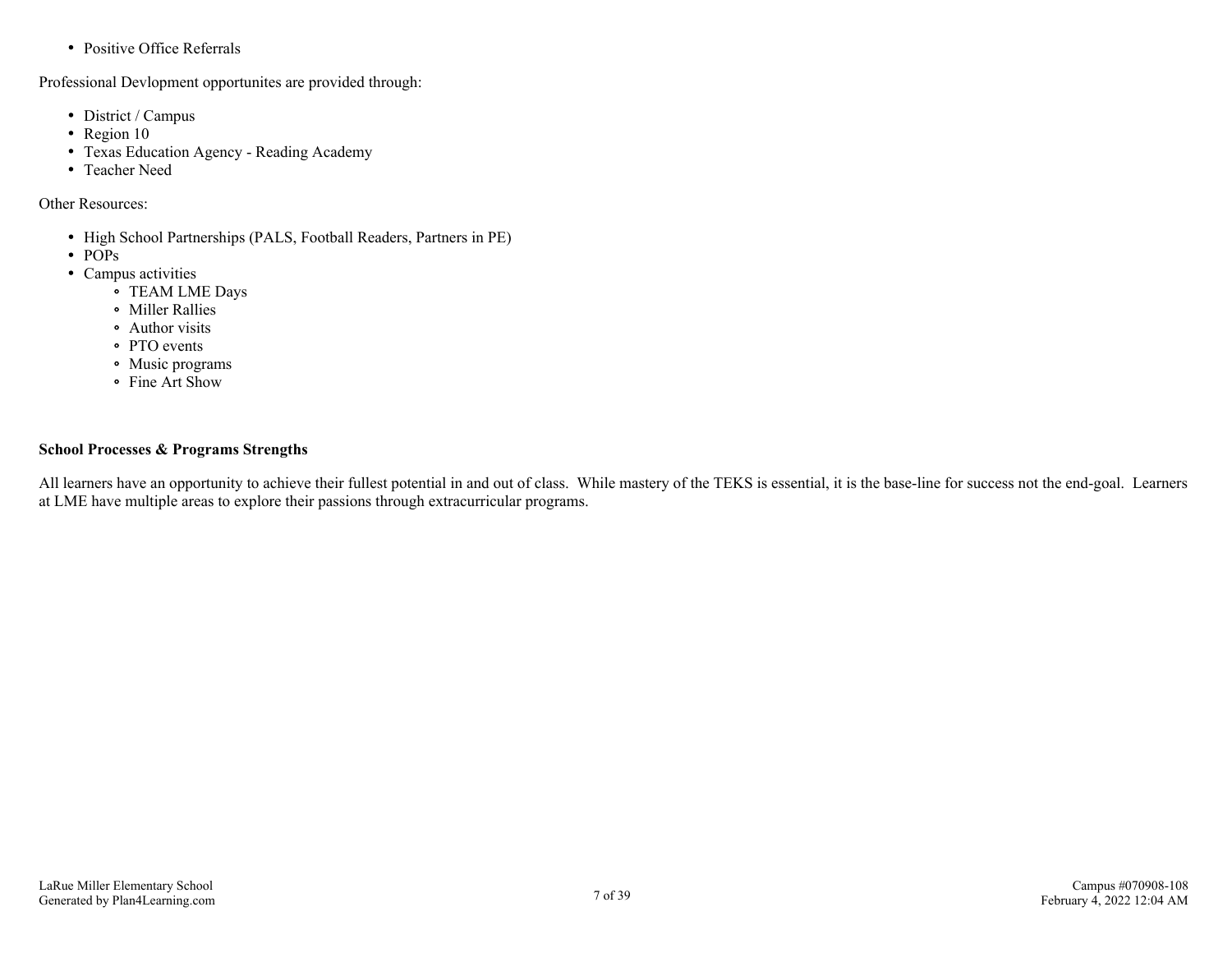### <span id="page-7-0"></span>**Perceptions**

#### **Perceptions Summary**

The YouthTruth survey was taken in October 2020 by students, staff, and parents.

Nov. 2020 - 69 (16% of respondents were virtual only. They indicated far lower scores than F2F or F2F and Virtual.) / Enrollment 710 - 10% response rate / student

#### **Perceptions Strengths**

The percent positives for relationships increased as reported by both parents and students.

#### **Problem Statements Identifying Perceptions Needs**

**Problem Statement 1:** The family percent positives scores for Engagement and Communication & Feedback decreased.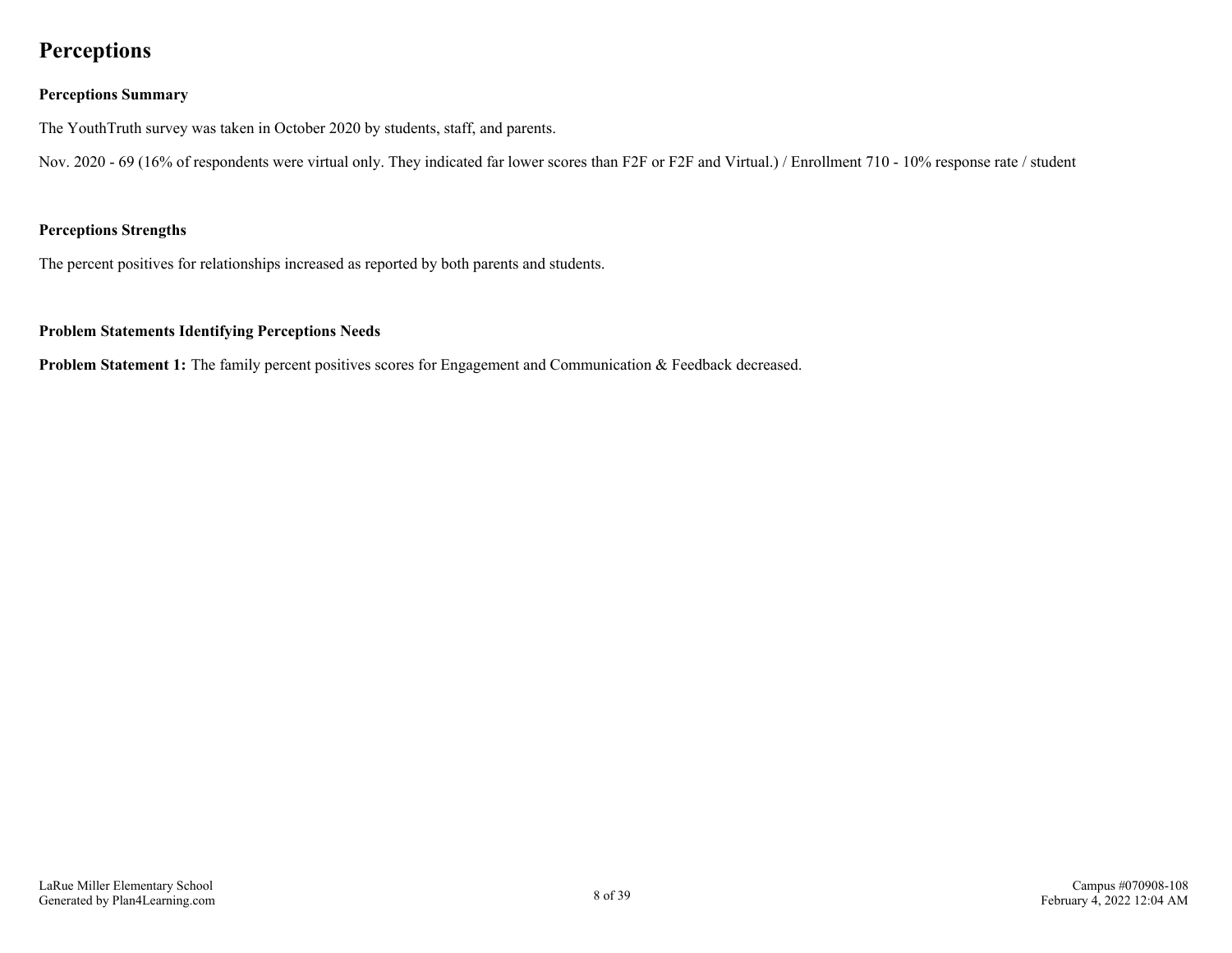<span id="page-8-0"></span>**Priority Problem Statements**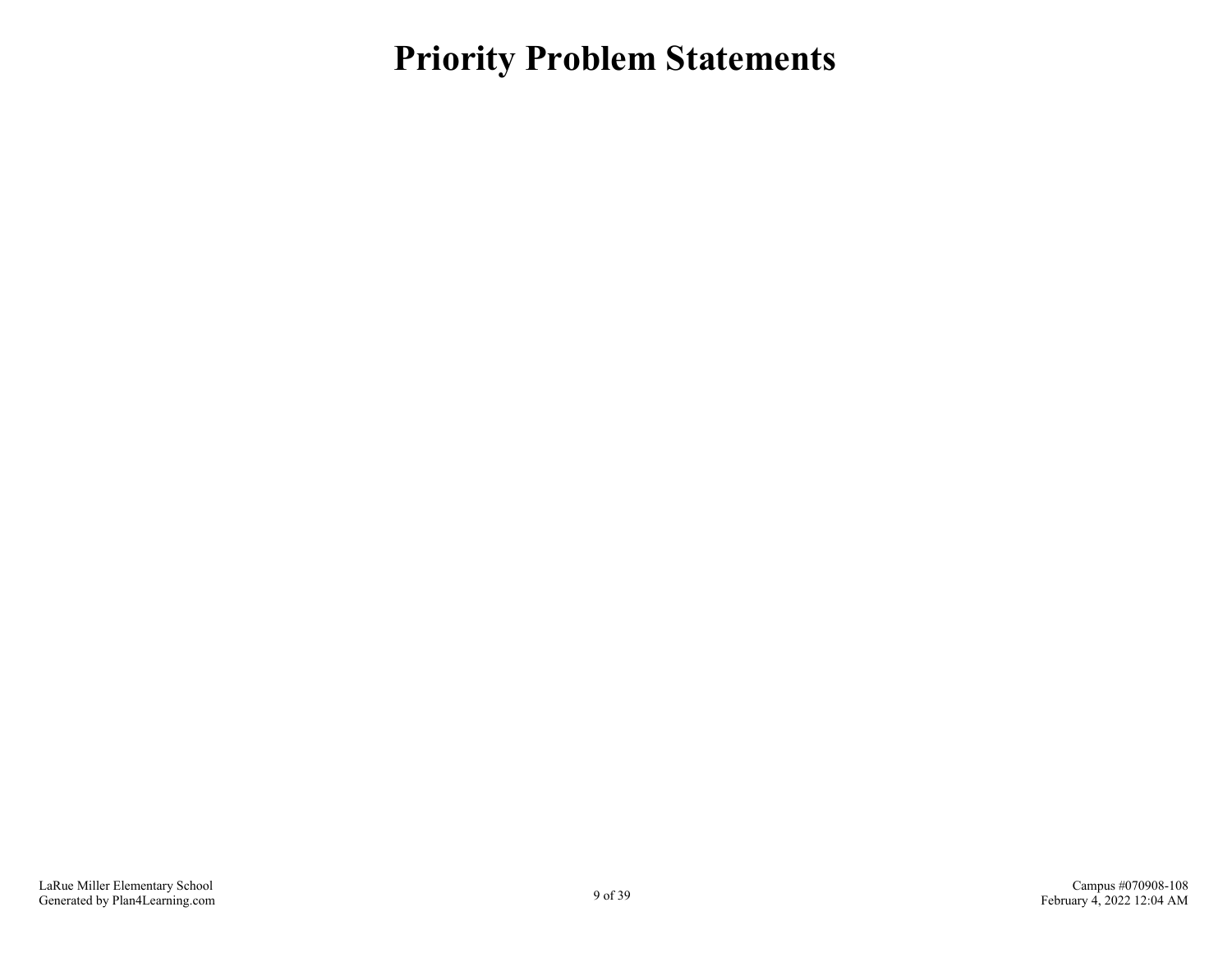## **Goals**

#### **Revised/Approved: November 15, 2021**

<span id="page-9-0"></span>**Goal 1:** Design innovative learning environments while increasing academic rigor through aligned teaching and learning.

**Performance Objective 1:** Design, develop and support aligned K-12 curriculum, providing challenging academic content standards and aligned academic achievement standards shown through an increase of 2 percentage points in Accomplished or Higher in each domain, planning and instruction.

**Evaluation Data Sources:** TTESS M\*Powered Domain 1 and 2 data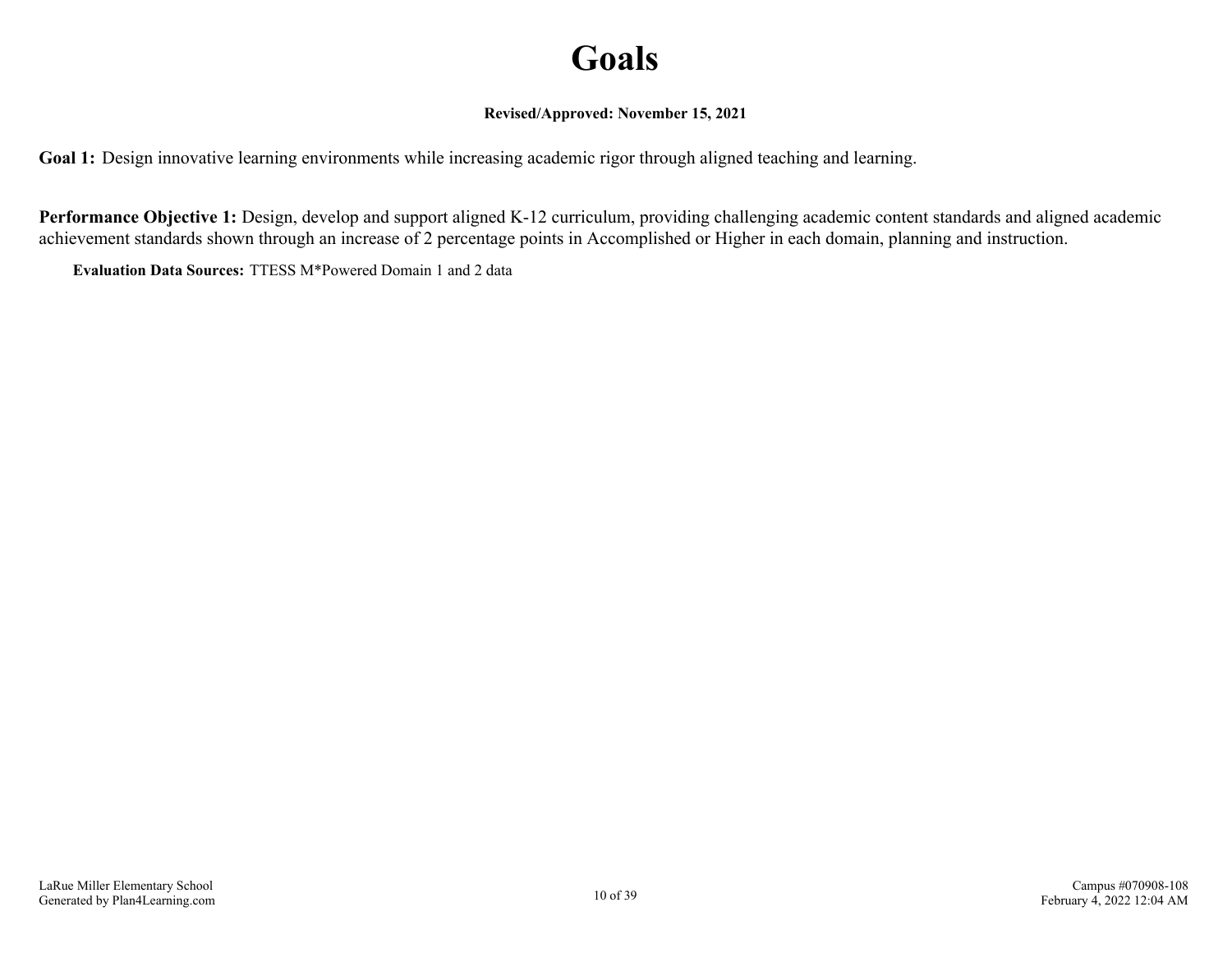| <b>Strategy 1 Details</b>                                                                                                                                                           |     | <b>Formative Reviews</b> |      |
|-------------------------------------------------------------------------------------------------------------------------------------------------------------------------------------|-----|--------------------------|------|
| <b>Strategy 1:</b> Provide student choice in demonstrating evidence of learning for all core content.                                                                               |     | Formative                |      |
| 1.5 (Accomplished)                                                                                                                                                                  | Dec | Mar                      | June |
| All digital activities, materials, and assessments are:                                                                                                                             |     |                          |      |
| * authentic for students                                                                                                                                                            |     |                          |      |
| * student-owned, learner driven                                                                                                                                                     |     |                          |      |
| * aligned with the specificity and rigor of most state standards, following the TRS YAG/IFD and district Pacing Guides                                                              |     |                          |      |
| * include integration of technology that is not substitution                                                                                                                        |     |                          |      |
| Most Unit Assessments, Performance Assessments, evidence of learning, and other formal/informal assessments are                                                                     |     |                          |      |
| digital or electronic for timely analysis, as appropriate.                                                                                                                          |     |                          |      |
| Collaborates regularly in designing of lessons across the campus, integrating technology and all TRS documents (core) or other approved                                             |     |                          |      |
| curriculum documents (non-TRS/non-core).                                                                                                                                            |     |                          |      |
| 2.6 (Accomplished)                                                                                                                                                                  |     |                          |      |
| Student ownership and choice are routinely reflected in the selection of digital processes and applications to express learning.                                                    |     |                          |      |
| * Includes student input to regularly adjust for levels of learning by differentiating instruction through the use of available digital devices,                                    |     |                          |      |
| tools, applications, et cetera.<br>Collaborates with students to collect their work in a digital format, analyzes the work with students, and provides timely feedback in a digital |     |                          |      |
| format.                                                                                                                                                                             |     |                          |      |
| Consistently demonstrates a student-centered instructional delivery method, integrating technology and utilizing TRS documents (core) or                                            |     |                          |      |
| other approved curricular documents (non-TRS/non-core).                                                                                                                             |     |                          |      |
| Consistently delivers lessons that meet content and rigor level expectations of TRS documents (core) or other approved curriculum documents                                         |     |                          |      |
| (non-TRS/non-core) and other digital and content-specific expectations set forth in                                                                                                 |     |                          |      |
| iPlan PLCs to ensure innovative learning.                                                                                                                                           |     |                          |      |
| Strategy's Expected Result/Impact: 30% of teachers will score accomplished or higher on their T-TESS summative evaluation in<br>the area of $M*$ Powered Dimension 1.5 (2021-28%)   |     |                          |      |
| 35% of teachers will score accomplished or higher on their T-TESS summative evaluation in the area of M+Powered Dimension<br>$2.6(2021-33%)$                                        |     |                          |      |
| <b>Staff Responsible for Monitoring: Administrators, Teachers</b>                                                                                                                   |     |                          |      |
| 100%<br>Continue/Modify<br>Discontinue<br>Accomplished<br>No Progress<br>0%                                                                                                         |     |                          |      |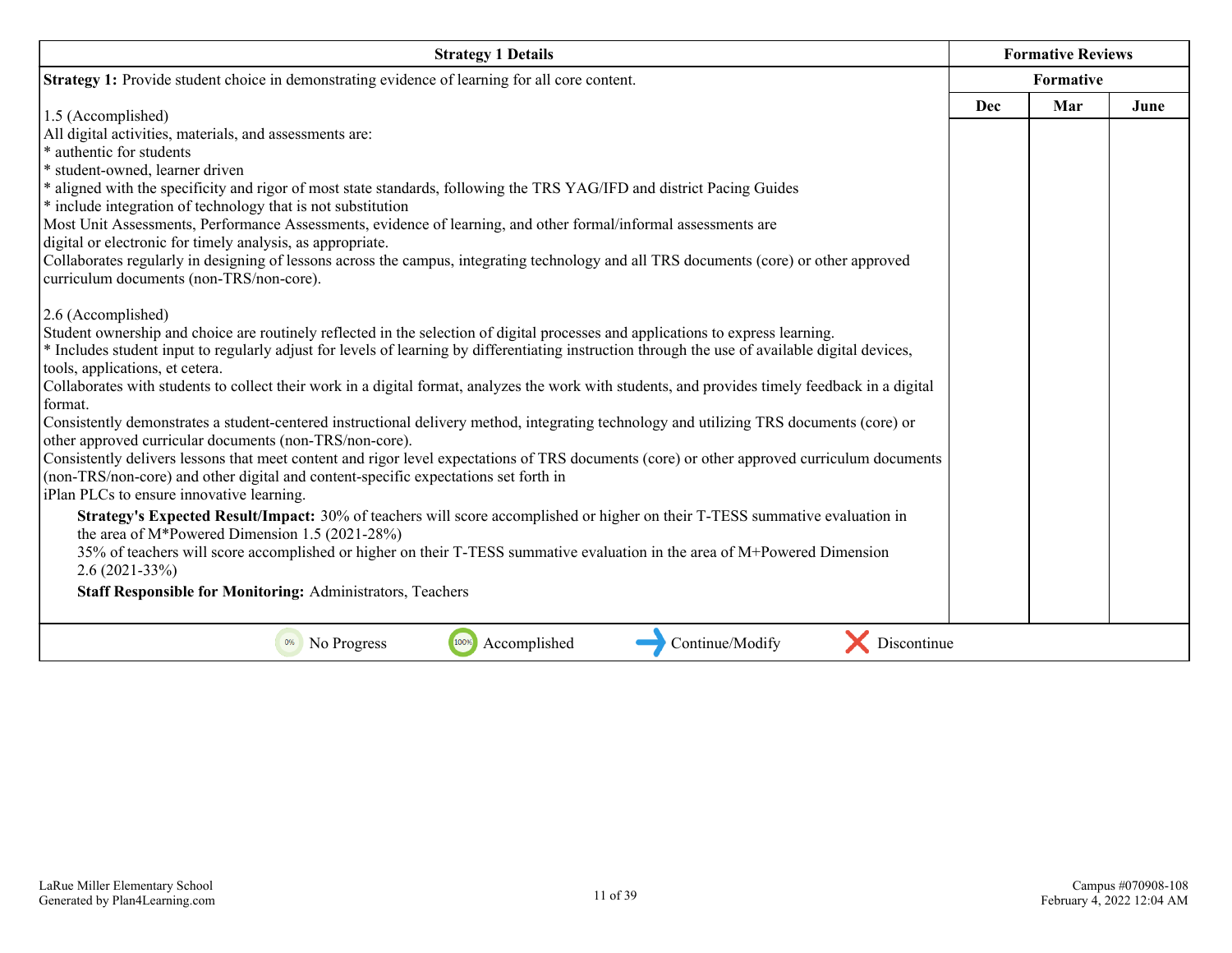**Performance Objective 2:** Using the aligned curriculum we will provide professional learning to improve student growth, measured by the universal screeners and STAAR with 80% of students growth in reading and math.

**HB3 Goal**

**Evaluation Data Sources:** Amplify K-1, Istation/Imagine Math 2-5, Elem students in T3 on MAP, secondary students on MAP

| <b>Strategy 1 Details</b>                                                                                                                                                                                                  | <b>Formative Reviews</b> |           |      |
|----------------------------------------------------------------------------------------------------------------------------------------------------------------------------------------------------------------------------|--------------------------|-----------|------|
| <b>Strategy 1:</b> Teachers will plan collaboratively and use program data to design aligned lessons during weekly planning meetings.                                                                                      |                          | Formative |      |
| Teachers will use data to plan targeted intervention and enrichment activities for W.I.N. time and group students flexibly to ensure individual<br>student needs and strengths are addressed. *Progress Monitoring         | Dec                      | Mar       | June |
| Strategy's Expected Result/Impact: Amplify Reading K-1<br>BOY K - $63\%$ , 1 - 79%<br>EOY Goal K - 78%, 1 - 82%                                                                                                            | 0%                       |           |      |
| Amplify Math K-1<br>BOY K - $43\%$ , 1 - $48\%$<br>EOY Goal K - 67%, 1 - 67%                                                                                                                                               |                          |           |      |
| iStation 2-3<br>BOY 2 - 50%, 3 - 53%<br>EOY Goal 2 - 65%, 3 - 68%                                                                                                                                                          |                          |           |      |
| Imagine Math 2-3<br>BOY 2 - 23%, 3 - 3%<br>EOY Goal 2 - 35%, 3 - 30%<br><b>Staff Responsible for Monitoring:</b> Administrators, iCoach, AI Specialist, Teachers<br>TEA Priorities: Build a foundation of reading and math |                          |           |      |
| 100%<br>Accomplished<br>Continue/Modify<br>Discontinue<br>No Progress<br>0%                                                                                                                                                |                          |           |      |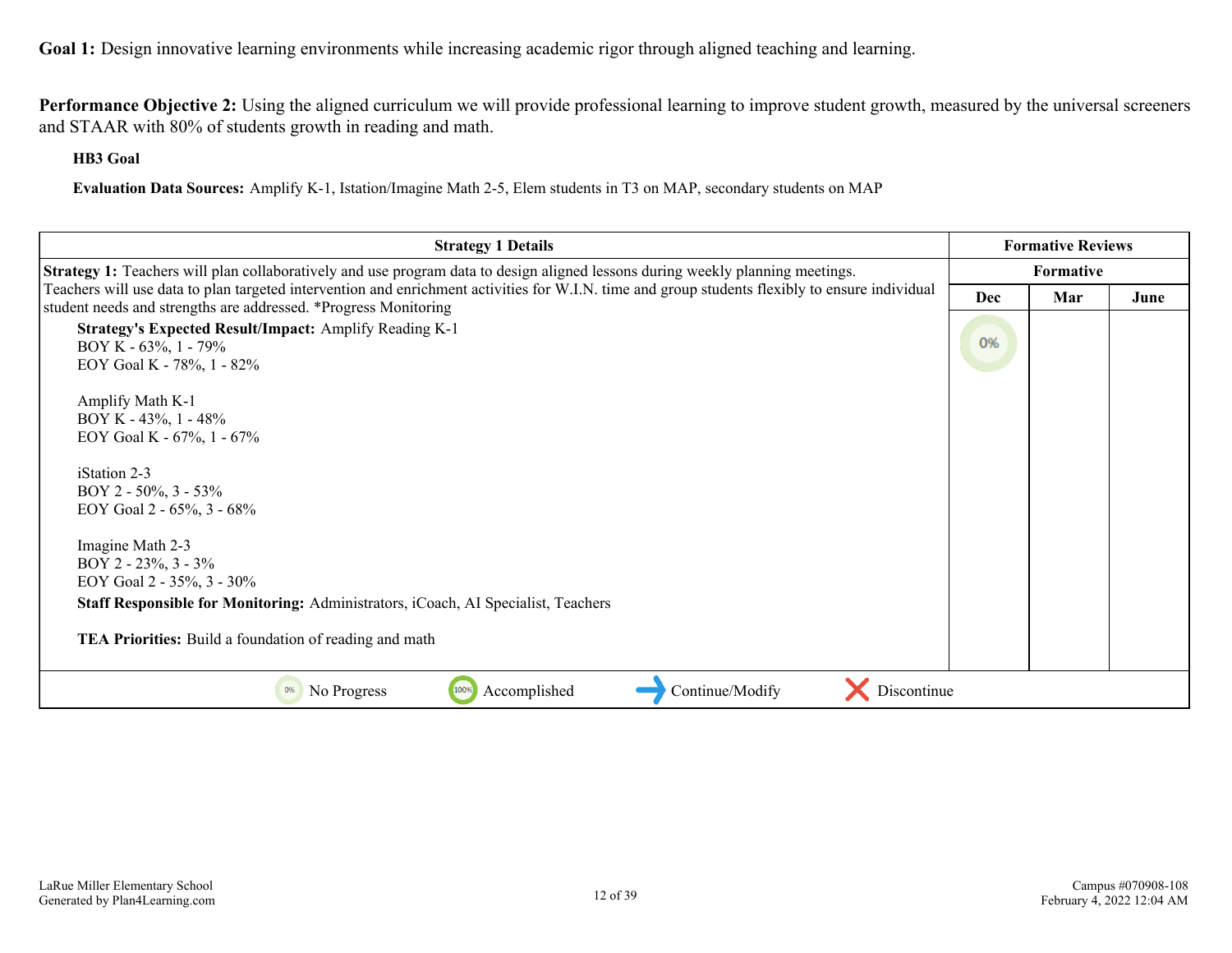Performance Objective 3: Provide interim /district assessments which will increase Meets on STAAR by at least 7 percentage points in all content areas from STAAR 2021.

**HB3 Goal**

**Evaluation Data Sources:** Eduphoria Cambrium

| <b>Strategy 1 Details</b>                                                                                                                                                                                                                                                                                                                                                                                                        |     | <b>Formative Reviews</b> |      |  |
|----------------------------------------------------------------------------------------------------------------------------------------------------------------------------------------------------------------------------------------------------------------------------------------------------------------------------------------------------------------------------------------------------------------------------------|-----|--------------------------|------|--|
| Strategy 1: Teachers will use assessment data to plan targeted intervention and enrichment activities for W.I.N. time and group students                                                                                                                                                                                                                                                                                         |     | Formative                |      |  |
| flexibly to ensure individual student needs and strengths are addressed. *Progress Monitoring                                                                                                                                                                                                                                                                                                                                    | Dec | Mar                      | June |  |
| Strategy's Expected Result/Impact: STAAR score increase at least 7 percentage points in the Meets proficiency.<br>$2021$ Data<br>3rd Grade - Reading, 48% - Math, 52%<br>4th Grade - Reading, 54% - Math, 69%<br>5th Grade - Reading, 66% - Math, 70% - Science, 53%<br>2022 Goals<br>3rd Grade - Reading, 55% - Math, 59%<br>4th Grade - Reading, $61\%$ - Math, $76\%$<br>5th Grade - Reading, 73% - Math, 77% - Science - 60% | 45% |                          |      |  |
| Staff Responsible for Monitoring: 3rd - 5th Grade Teachers, AI Specialist, iCoach, Administrators                                                                                                                                                                                                                                                                                                                                |     |                          |      |  |
| Accomplished<br>Continue/Modify<br>Discontinue<br>No Progress                                                                                                                                                                                                                                                                                                                                                                    |     |                          |      |  |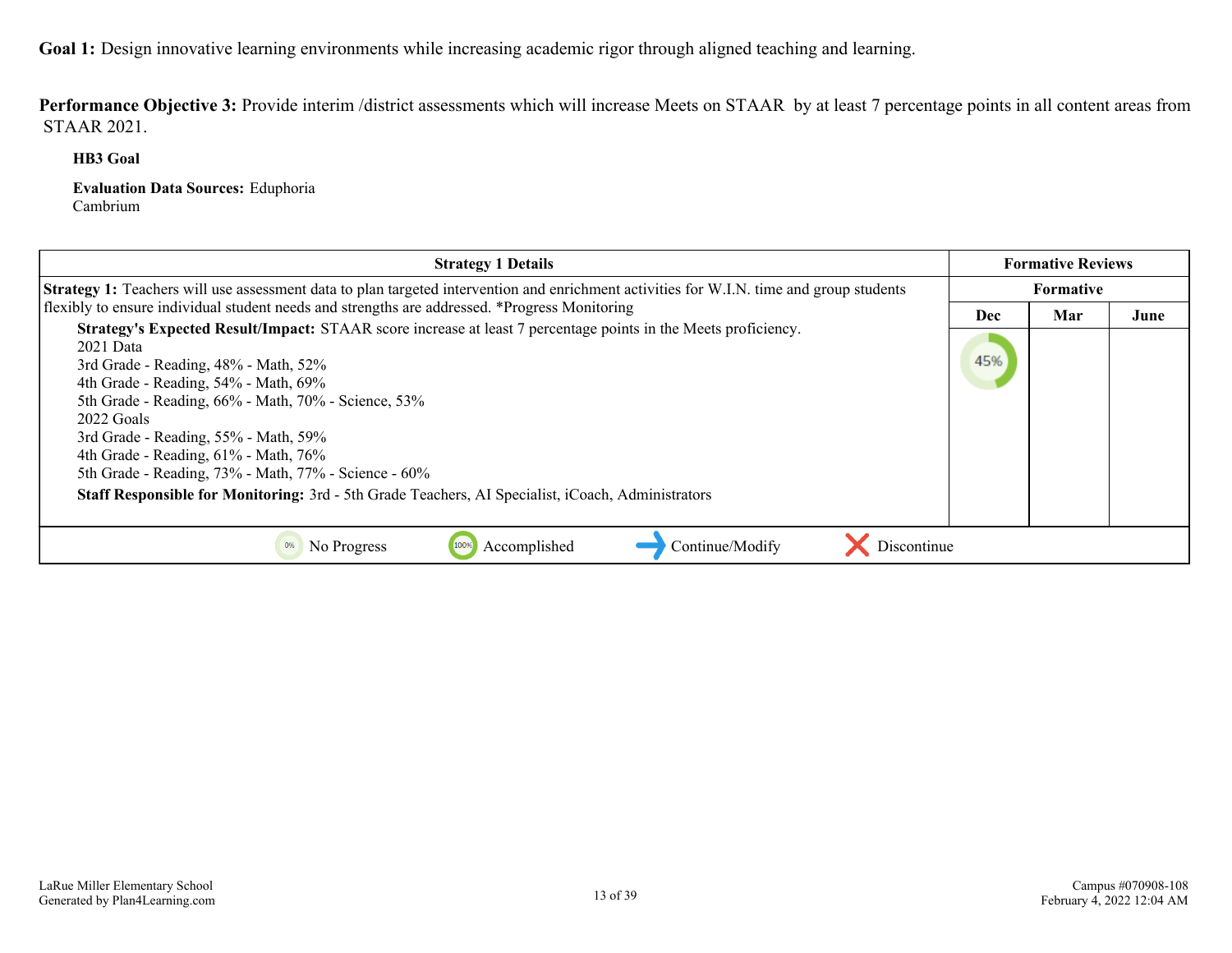**Performance Objective 4:** Provide students opportunities to reach their unlimited potential through collaboration, creativity, critical thinking and communication within the K-12 aligned curriculum with an increase in the Brightbyte data in the Teacher and Student area of the 4 C's by 5 scaled points at the end of 2021-2022 school year.

#### **HB3 Goal**

**Evaluation Data Sources:** BrightByte Data

| <b>Strategy 1 Details</b>                                                                                                                                                                                                                  |     | <b>Formative Reviews</b> |      |
|--------------------------------------------------------------------------------------------------------------------------------------------------------------------------------------------------------------------------------------------|-----|--------------------------|------|
| <b>Strategy 1:</b> Teachers will utilize available technology to enhance lesson design and increase student choice in demonstrating evidence of                                                                                            |     | Formative                |      |
| learning.                                                                                                                                                                                                                                  | Dec | Mar                      | June |
| Strategy's Expected Result/Impact: Brightbyte data will increase by 5 scaled points.<br>2021 - Teacher, 1003 - Student, 1092<br>Goal - Teacher, 1008 - Student, 1097<br>Staff Responsible for Monitoring: Administrators, iCoach, Teachers |     |                          |      |
| Continue/Modify<br>Discontinue<br>Accomplished<br>1009<br>No Progress                                                                                                                                                                      |     |                          |      |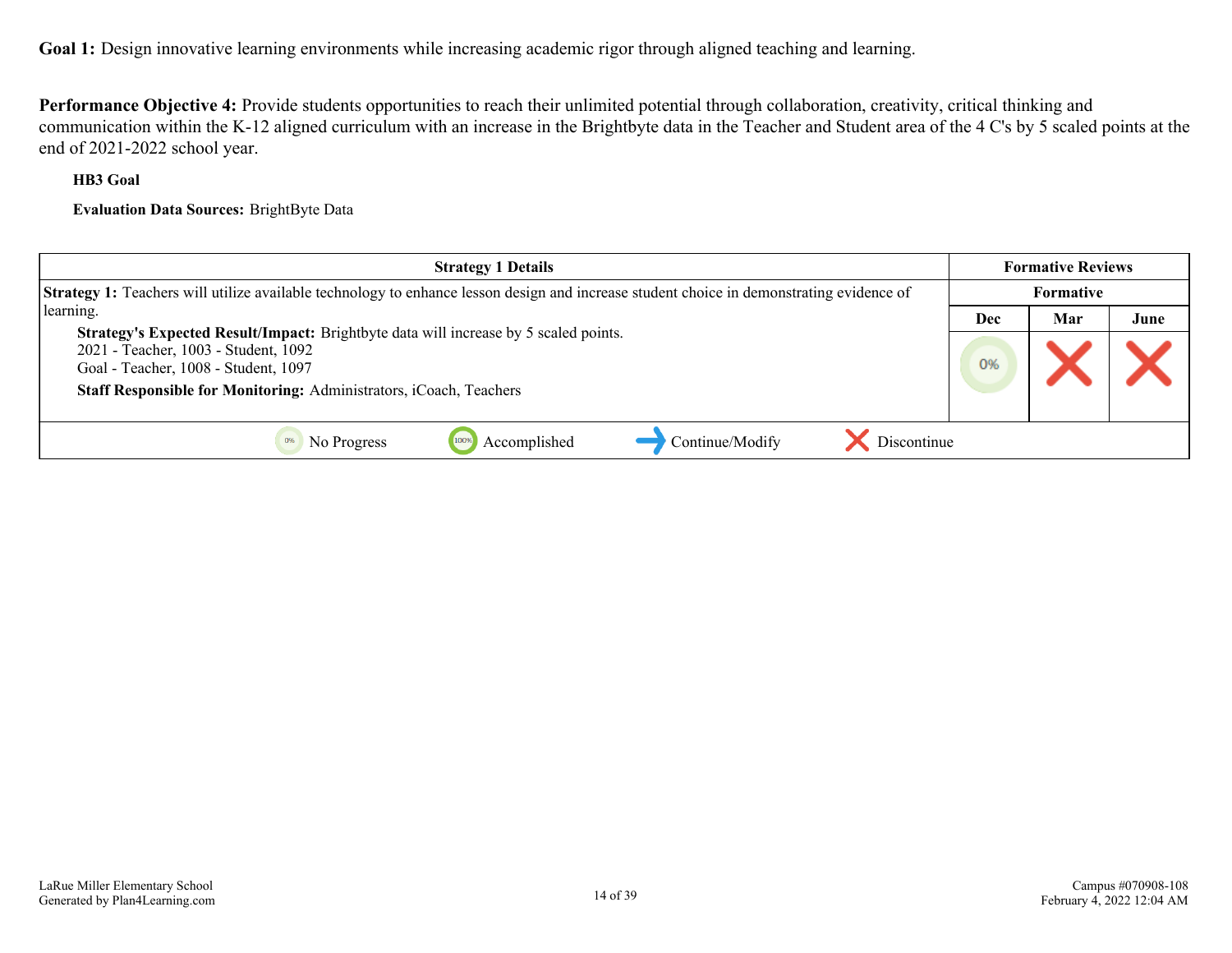**Performance Objective 5:** Support excellence through purpose by providing intentional application of high yield learning strategies for the growth of all students with a decrease of students requiring tiered or AI services by 10%.

**HB3 Goal**

**Evaluation Data Sources:** Frontline Tier data AI progress monitoring/STAAR/MAP

| <b>Strategy 1 Details</b>                                                                                                                              |            | <b>Formative Reviews</b> |      |
|--------------------------------------------------------------------------------------------------------------------------------------------------------|------------|--------------------------|------|
| <b>Strategy 1:</b> Teachers will use assessment data to plan targeted intervention and enrichment activities that are planned with high yield learning |            | <b>Formative</b>         |      |
| strategies for W.I.N. time and group students flexibly to ensure individual student needs and strengths are addressed. *Progress Monitoring            | <b>Dec</b> | Mar                      | June |
| Monitor Accelerated Instruction Progress for students who failed STAAR in 2020-2021.                                                                   |            |                          |      |
| Strategy's Expected Result/Impact: Students qualifying for Accelerated Instruction will decrease by at least 10%.<br>2021                              | 45%        |                          |      |
| 3rd Grade Reading - 28                                                                                                                                 |            |                          |      |
| 3rd Grade Math - 23                                                                                                                                    |            |                          |      |
| 4th Grade Reading - 24<br>4th Grade Math - 15                                                                                                          |            |                          |      |
| 4th Grade Writing - 29                                                                                                                                 |            |                          |      |
| Goals<br>3rd Grade Reading - 25                                                                                                                        |            |                          |      |
| 3rd Grade Math - 21                                                                                                                                    |            |                          |      |
| 4th Grade Reading - 22<br>4th Grade Math - 13                                                                                                          |            |                          |      |
|                                                                                                                                                        |            |                          |      |
| Continue/Modify<br>Discontinue<br>Accomplished<br>0%<br>No Progress<br>100%                                                                            |            |                          |      |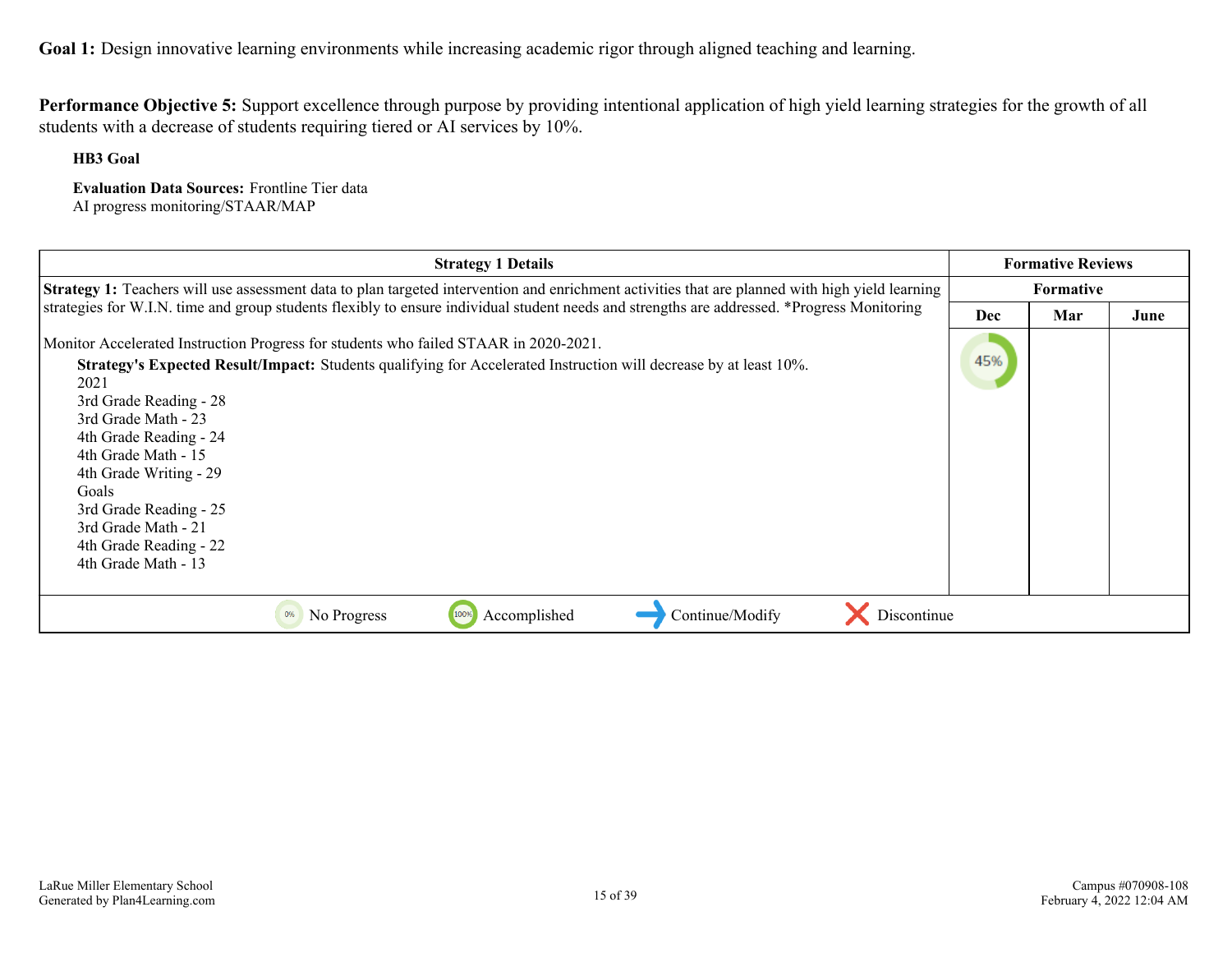**Performance Objective 6:** Increase the participation and achievement of students in Advanced Academics with an increase of 2 percentage points in the enrollment of students in AP, Dual Credit, and 8th Grade Algebra I, as well as increase in CCMR by 2 percentage points.

**HB3 Goal**

**Evaluation Data Sources:** Increase of students in advanced academic courses Increase in CCMR accountability

|                                              | <b>Strategy 1 Details</b> |                 |             |     | <b>Formative Reviews</b> |      |
|----------------------------------------------|---------------------------|-----------------|-------------|-----|--------------------------|------|
| <b>Strategy 1:</b> Not Applicable for Miller |                           |                 |             |     | Formative                |      |
|                                              |                           |                 |             | Dec | Mar                      | June |
|                                              |                           |                 |             |     |                          |      |
| 0%<br>No Progress                            | Accomplished<br>100%      | Continue/Modify | Discontinue |     |                          |      |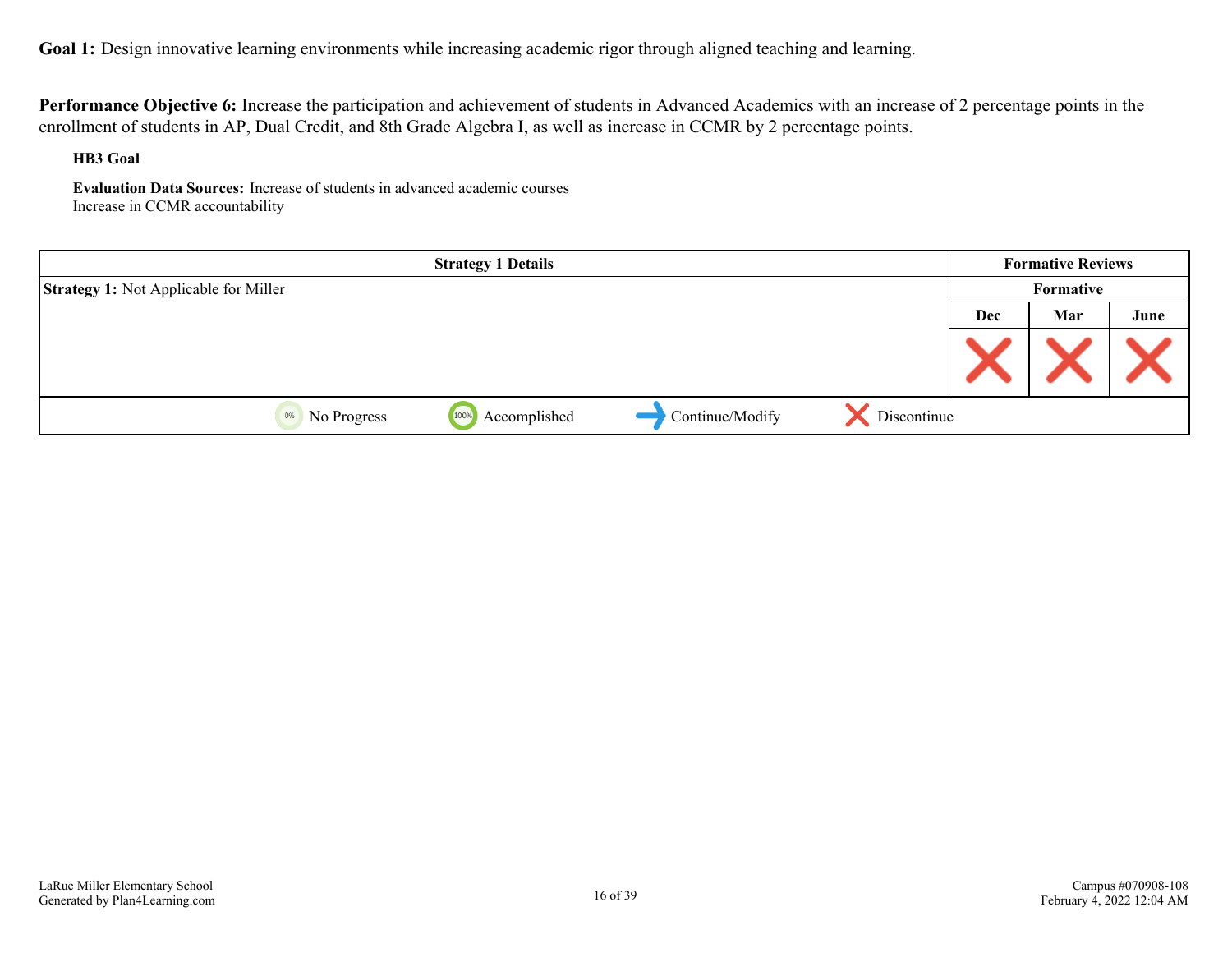**Performance Objective 7:** Increase special education students' gain score by 5 percentage points on STAAR for each content area subject test.

**HB3 Goal**

**Evaluation Data Sources:** STAAR 2022 data by content area , MAP 2022 data

| <b>Strategy 1 Details</b>                                                                                                                                                                                                                                                                                                                                                                                                                                                                                                                                                                                                                        |           | <b>Formative Reviews</b> |      |  |
|--------------------------------------------------------------------------------------------------------------------------------------------------------------------------------------------------------------------------------------------------------------------------------------------------------------------------------------------------------------------------------------------------------------------------------------------------------------------------------------------------------------------------------------------------------------------------------------------------------------------------------------------------|-----------|--------------------------|------|--|
| Strategy 1: Teachers will use assessment data to plan targeted intervention and enrichment activities for W.I.N. time and group students                                                                                                                                                                                                                                                                                                                                                                                                                                                                                                         | Formative |                          |      |  |
| flexibly to ensure individual student needs and strengths are addressed. *Progress Monitoring                                                                                                                                                                                                                                                                                                                                                                                                                                                                                                                                                    | Dec       | Mar                      | June |  |
| <b>Strategy's Expected Result/Impact:</b> Increase special education student proficiency levels on STAAR by 5% points.<br>2021<br>3rd Grade - Reading, 42% - Math, 50%<br>4th Grade - Reading, 35% - Math, 50%<br>5th Grade - Reading, 50% - Math, 61% - Science, 44%<br>2022 Goals<br>3rd Grade - Reading, 47% - Math, 55%<br>4th Grade - Reading, 40% - Math, 55%<br>5th Grade - Reading, 55% - Math, 66% - Science - 49%<br>Staff Responsible for Monitoring: Special Education Teachers, Accelerated Instruction Specialist, Administrators, Teachers<br><b>ESF Levers:</b> Lever 4: High-Quality Curriculum, Lever 5: Effective Instruction | 55%       |                          |      |  |
| Discontinue<br>Continue/Modify<br>No Progress<br>Accomplished<br>100%                                                                                                                                                                                                                                                                                                                                                                                                                                                                                                                                                                            |           |                          |      |  |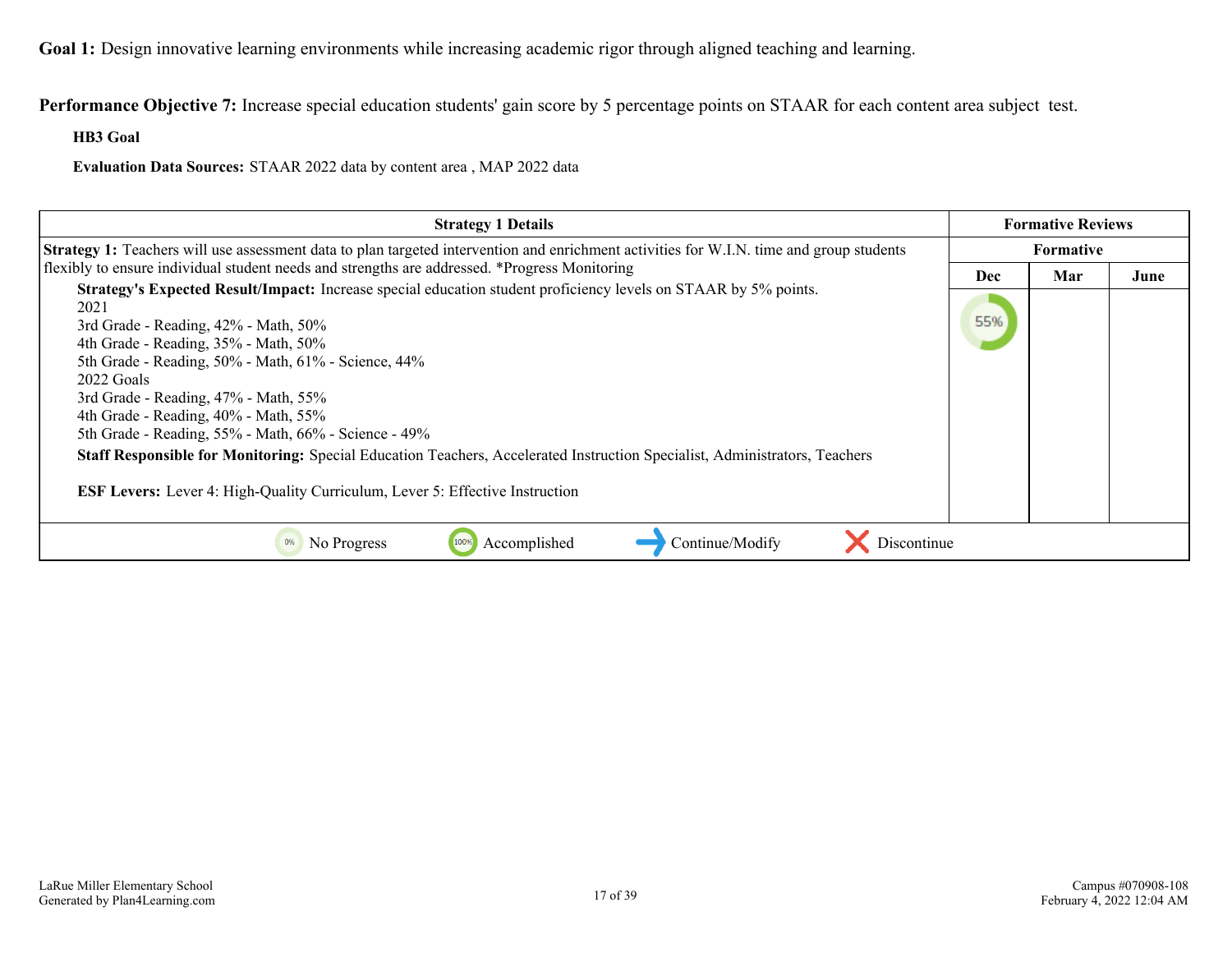**Performance Objective 8:** Increase Emergent Bilingual Total EL Academic Growth Score in reading and math by 10 percentage points on STAAR assessments by May 2022.

**HB3 Goal**

**Evaluation Data Sources:** STAAR 2022 LEP data by content, MAP Growth 2021-22 data

|                                              | <b>Strategy 1 Details</b> |                 |             |            | <b>Formative Reviews</b> |      |
|----------------------------------------------|---------------------------|-----------------|-------------|------------|--------------------------|------|
| <b>Strategy 1:</b> Not Applicable for Miller |                           |                 |             |            | Formative                |      |
|                                              |                           |                 |             | <b>Dec</b> | Mar                      | June |
|                                              |                           |                 |             |            |                          |      |
| 0%<br>No Progress                            | Accomplished<br>100%      | Continue/Modify | Discontinue |            |                          |      |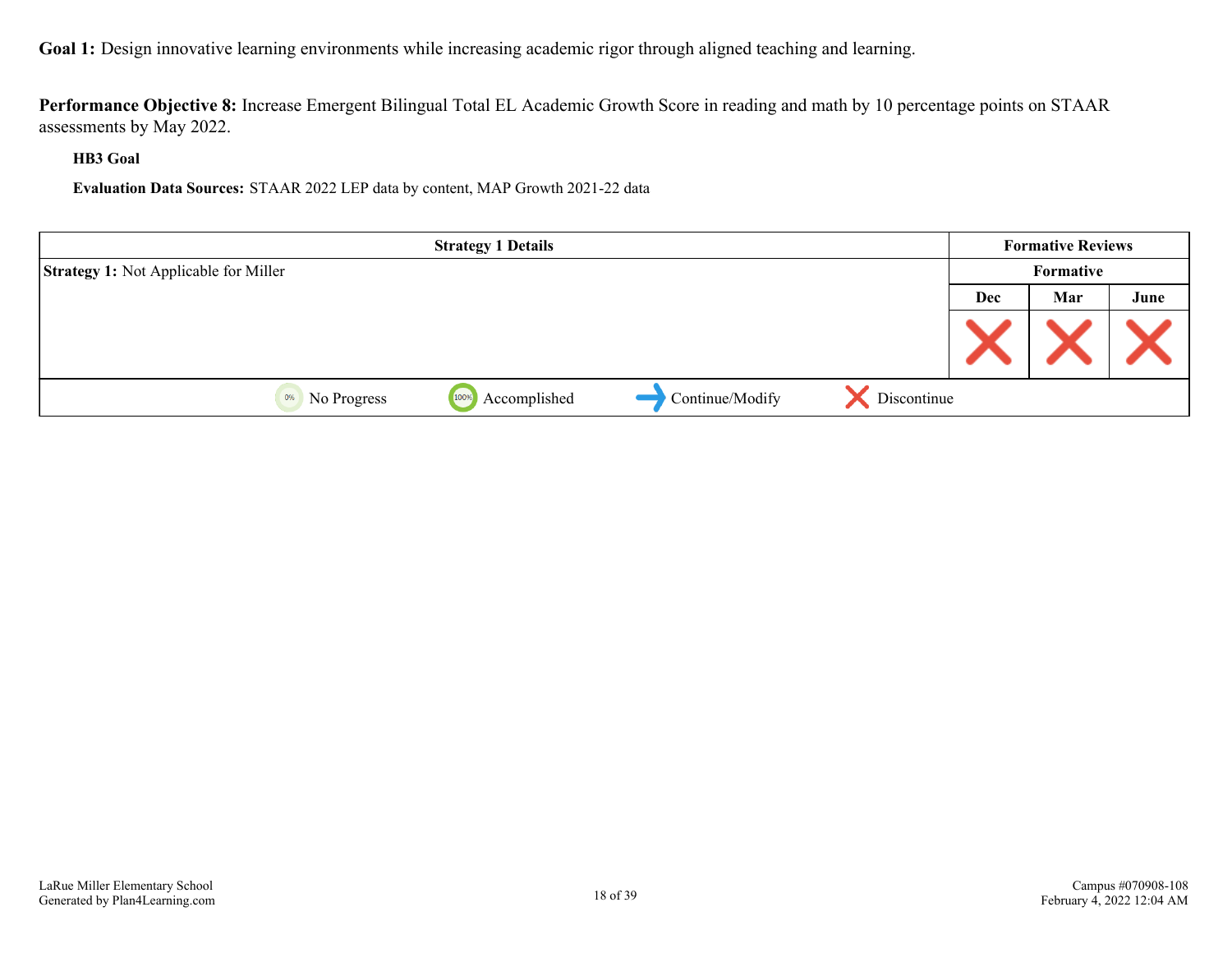<span id="page-18-0"></span>Goal 2: Develop a comprehensive staffing plan to foster innovation, effective communication and a high performing culture throughout the district.

**Performance Objective 1:** Develop and execute a high level recruitment plan by maintaining a 90% or above overall market value (using the TASB comparison group) of employee salaries as measured by TASB.

**Evaluation Data Sources:** Yearly TASB Salary Study

|                                                             | <b>Strategy 1 Details</b> |                 |             |     | <b>Formative Reviews</b> |      |
|-------------------------------------------------------------|---------------------------|-----------------|-------------|-----|--------------------------|------|
| <b>Strategy 1: Not a Campus-Based Performance Objective</b> |                           |                 |             |     | Formative                |      |
|                                                             |                           |                 |             | Dec | Mar                      | June |
|                                                             |                           |                 |             |     |                          |      |
| No Progress<br>0%                                           | Accomplished<br>100%      | Continue/Modify | Discontinue |     |                          |      |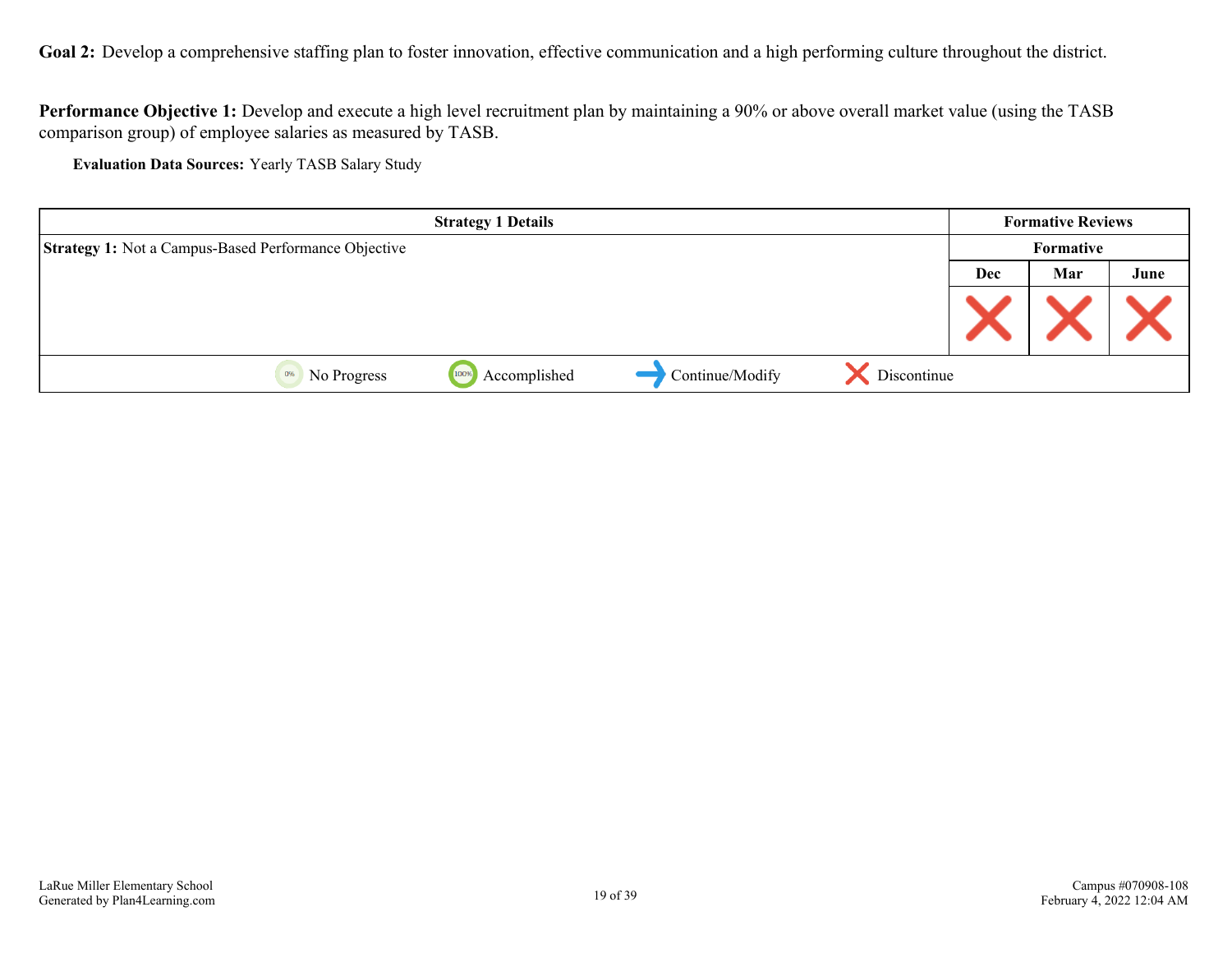**Goal 2:** Develop a comprehensive staffing plan to foster innovation, effective communication and a high performing culture throughout the district.

**Performance Objective 2:** Identify and provide support systems needed to increase staff attendance and retain quality staff as measured by the district survey with a 2% increase in employee satisfaction.

**Evaluation Data Sources:** District Staff Survey

| <b>Strategy 1 Details</b>                                                                                             |     | <b>Formative Reviews</b> |      |
|-----------------------------------------------------------------------------------------------------------------------|-----|--------------------------|------|
| <b>Strategy 1:</b> New staff on campus will participate in the MISD Mentorship Program.                               |     | <b>Formative</b>         |      |
| Strategy's Expected Result/Impact: Overall employee satisfaction as measured by the district survey will increase 2%. | Dec | Mar                      | June |
| Fall 2020 (YouthTruth)                                                                                                |     |                          |      |
| Culture: 73%                                                                                                          | 0%  |                          |      |
| Engagement: 81%                                                                                                       |     | 100%                     | 100% |
| Relationships: 84%                                                                                                    |     |                          |      |
| PD and Support: 73%                                                                                                   |     |                          |      |
| Goals                                                                                                                 |     |                          |      |
| Culture: 75%                                                                                                          |     |                          |      |
| Engagement: 83%                                                                                                       |     |                          |      |
| Relationships: 86%                                                                                                    |     |                          |      |
| PD and Support: 75%                                                                                                   |     |                          |      |
| <b>Staff Responsible for Monitoring: Mentor, Administrators</b>                                                       |     |                          |      |
| TEA Priorities: Recruit, support, retain teachers and principals                                                      |     |                          |      |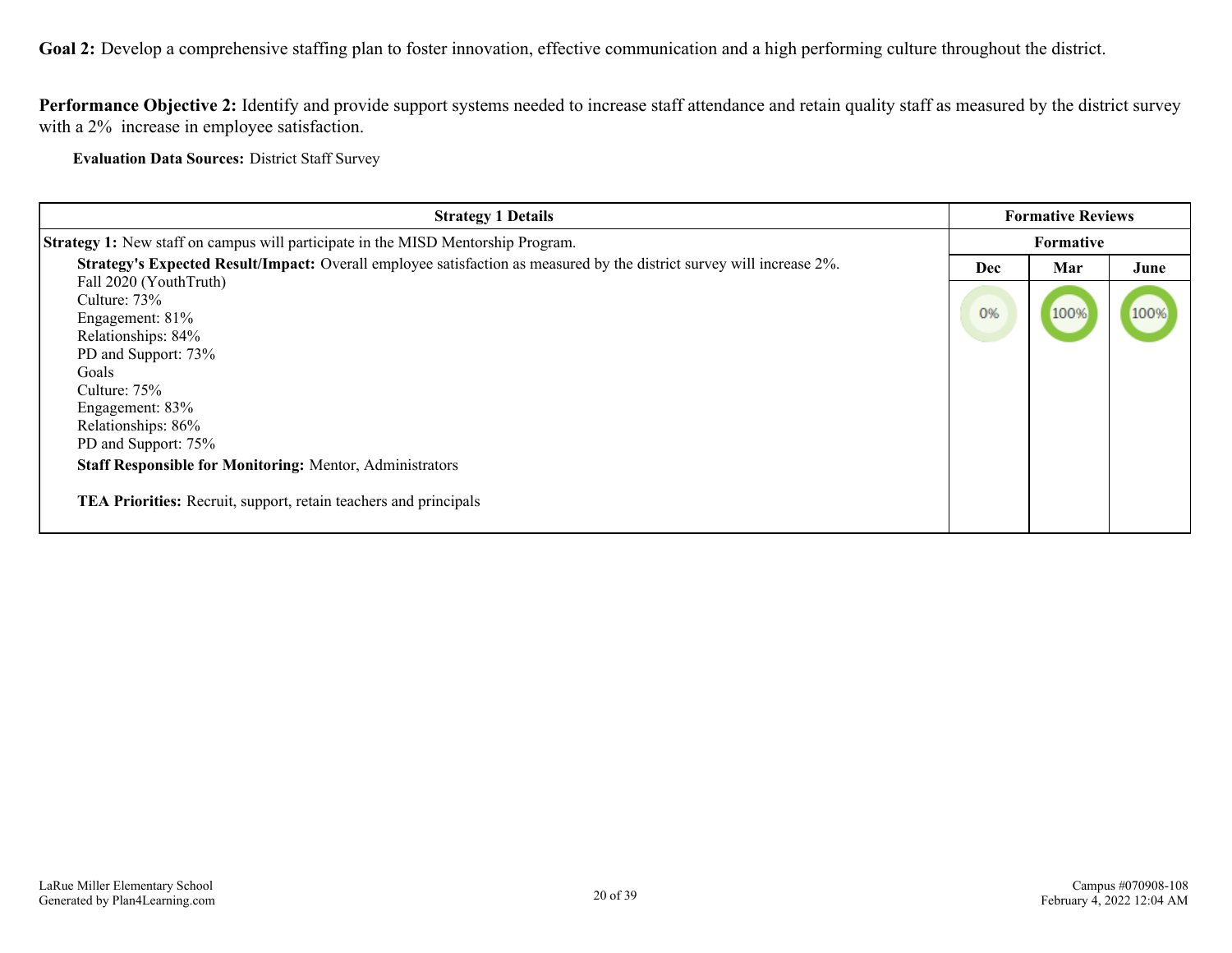| <b>Strategy 2 Details</b>                                                                                                                                                                                                                                                                                                                                                                                                                                                                                 |                  | <b>Formative Reviews</b> |      |
|-----------------------------------------------------------------------------------------------------------------------------------------------------------------------------------------------------------------------------------------------------------------------------------------------------------------------------------------------------------------------------------------------------------------------------------------------------------------------------------------------------------|------------------|--------------------------|------|
| Strategy 2: Staff Notes, PTO luncheons / Cart days, Interviews for News, Team Design Time, Hallway Happy Hours, Teacher Shout-Outs in                                                                                                                                                                                                                                                                                                                                                                     | <b>Formative</b> |                          |      |
| Miller Minute / Staff Miller Minute, Promote Clubs, Team LME Days, Staff Socials / Get-Togethers                                                                                                                                                                                                                                                                                                                                                                                                          |                  | Mar                      | June |
| <b>Strategy's Expected Result/Impact:</b> Overall employee satisfaction as measured by the district survey will increase 2%.<br>Fall 2020 (YouthTruth)<br>Culture: $73\%$<br>Engagement: 81%<br>Relationships: 84%<br>Goals<br>Culture: $75\%$<br>Engagement: 83%<br>Relationships: 86%<br>Staff Retention to Increase from 86% to 89%.<br><b>Staff Responsible for Monitoring: Principals, PTO, LMS, Teachers, Team Leads</b><br><b>TEA Priorities:</b> Recruit, support, retain teachers and principals | 0%               | 90%                      | 90%  |
| Discontinue<br>Accomplished<br>Continue/Modify<br>No Progress<br>100%<br>0%                                                                                                                                                                                                                                                                                                                                                                                                                               |                  |                          |      |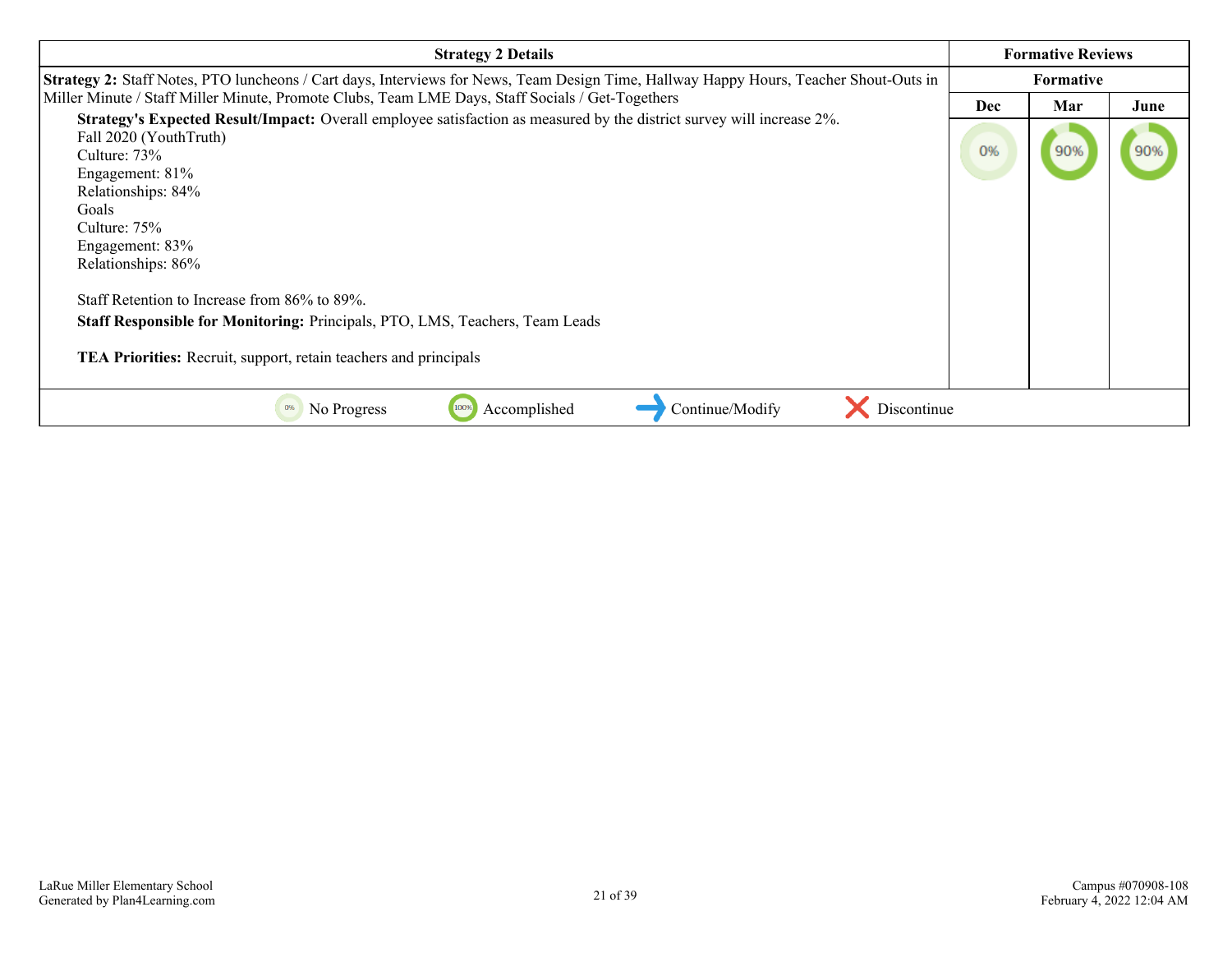Goal 2: Develop a comprehensive staffing plan to foster innovation, effective communication and a high performing culture throughout the district.

**Performance Objective 3:** Design and facilitate opportunities to build leadership capacity in staff as seen through survey feedback with a 2% increase in satisfaction of all participants in leadership opportunities.

**Evaluation Data Sources:** AP Academy Survey Any additional Leadership type academies or programs

| <b>Strategy 1 Details</b>                                                                                                                                                            | <b>Formative Reviews</b> |     |      |
|--------------------------------------------------------------------------------------------------------------------------------------------------------------------------------------|--------------------------|-----|------|
| <b>Strategy 1:</b> Staff lead professional development opportunities for campus / district initiatives.                                                                              | Formative                |     |      |
| Team Leads, ILLs, Mentor, etc.                                                                                                                                                       | Dec                      | Mar | June |
| Strategy's Expected Result/Impact: Survey feedback with 80% satisfaction of all participants in leadership opportunities.<br><b>Staff Responsible for Monitoring: Administrators</b> | 0%                       |     |      |
|                                                                                                                                                                                      |                          |     |      |
| Discontinue<br>Continue/Modify<br>Accomplished<br>No Progress                                                                                                                        |                          |     |      |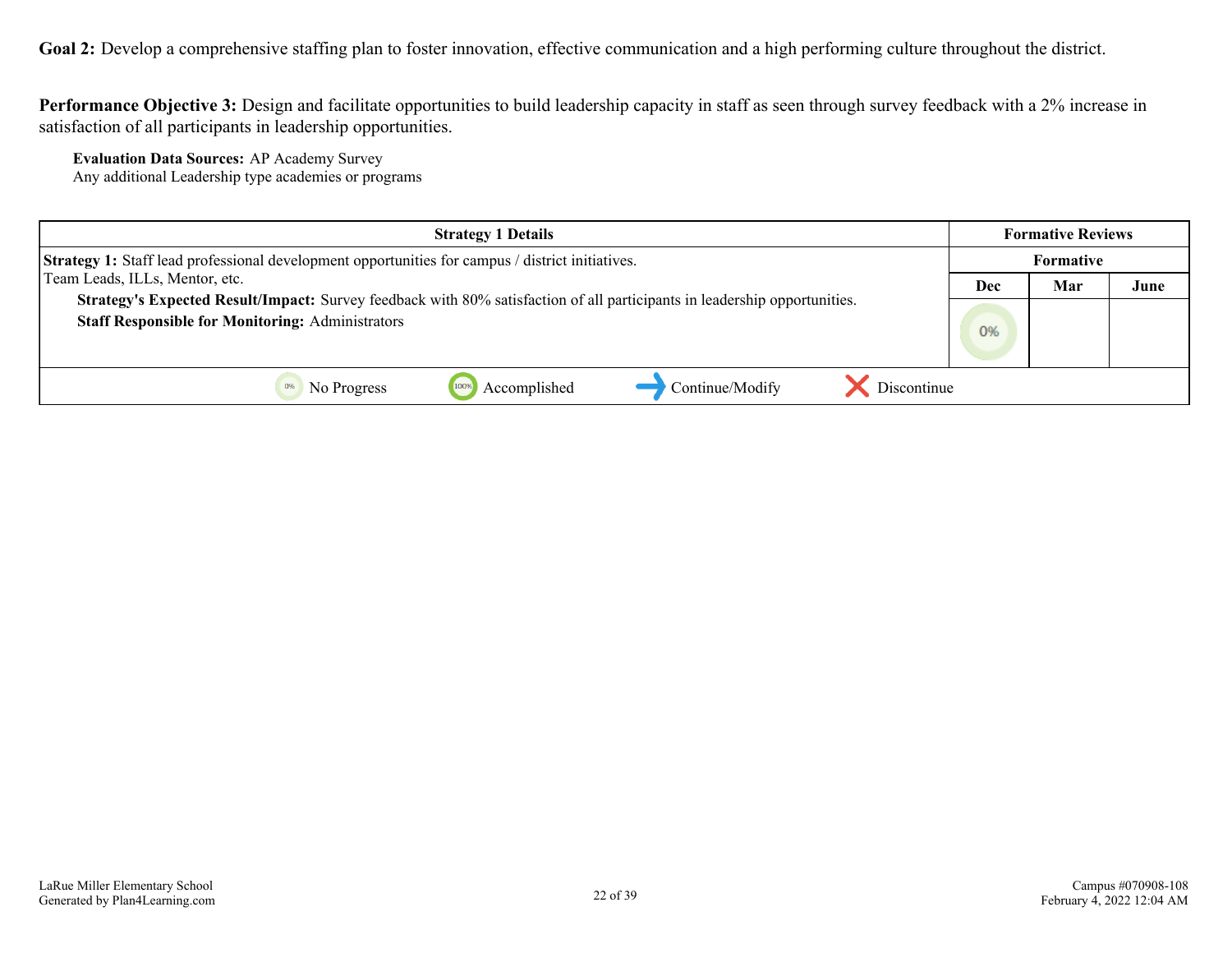<span id="page-22-0"></span>Performance Objective 1: Enhance success for all students by supporting their social and emotional development in a variety of coordinated efforts to honor relationships and celebrate the power of diversity which is measured by an increase in 3 out of the 5 competencies from the personal skills survey.

**Evaluation Data Sources:** Survey Results

| <b>Strategy 1 Details</b>                                                                                                                                    |     | <b>Formative Reviews</b> |      |  |
|--------------------------------------------------------------------------------------------------------------------------------------------------------------|-----|--------------------------|------|--|
| Strategy 1: Utilize Pyramid of Success, Targeted Guidance Lessons, Team Building Activities through Team LME Day, Conscious                                  |     | <b>Formative</b>         |      |  |
| Discipline Strategies supported by our District SEL Specialist, and Teacher-Taught Panorama Lessons for their morning meetings based on<br>their class data. | Dec | Mar                      | June |  |
| <b>Strategy's Expected Result/Impact: Panorama Survey Data - Fall 2021</b>                                                                                   | 0%  |                          |      |  |
| ***Grit - 55% (3-5), 55% (K-2)<br>***Self-Efficacy - 54% (3-5), 58% (K-2)                                                                                    |     |                          |      |  |
| Self-Management - 75% (3-5), 46% (K-2)<br>Social Awareness - 69% (3-5), 68% (K-2)<br>***Growth Mindset - 55% $(3-5)$                                         |     |                          |      |  |
| Sense of Belonging - $65\%$ (3-5)<br>Teacher & Student Relationships - 77% (3-5)                                                                             |     |                          |      |  |
| Continue/Modify<br>Discontinue<br>Accomplished<br>No Progress<br>0%<br>100%                                                                                  |     |                          |      |  |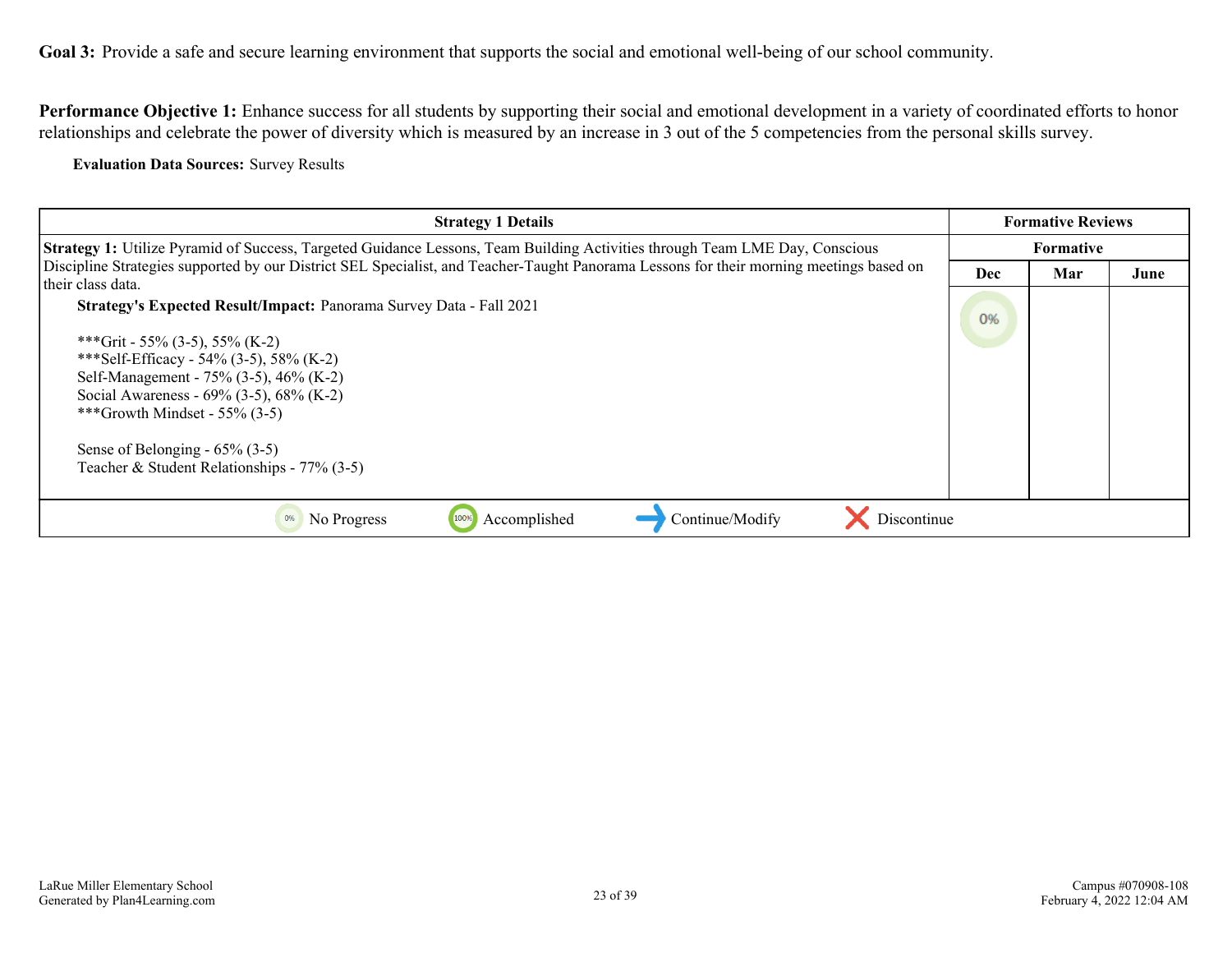**Performance Objective 2:** Develop and execute a safety and security plan at the district and campus levels as measured by an increase of 5% in positive responses to safety and security survey questions.

**Evaluation Data Sources:** District Staff Feedback (Survey) District Parent Feedback (Survey) District Student Feedback (Survey)

| <b>Strategy 1 Details</b>                                                                                                                                                                                                                                                                                                                                                                                                                                                                                                                                                                                                                                                                                                                                |                  | <b>Formative Reviews</b> |      |  |
|----------------------------------------------------------------------------------------------------------------------------------------------------------------------------------------------------------------------------------------------------------------------------------------------------------------------------------------------------------------------------------------------------------------------------------------------------------------------------------------------------------------------------------------------------------------------------------------------------------------------------------------------------------------------------------------------------------------------------------------------------------|------------------|--------------------------|------|--|
| <b>Strategy 1:</b> The campus crisis plan outlines all policies and procedures in case of emergency. The Campus Safety Team will help facilitate                                                                                                                                                                                                                                                                                                                                                                                                                                                                                                                                                                                                         | <b>Formative</b> |                          |      |  |
| campus drills and communicate with members of the district safety and security team.                                                                                                                                                                                                                                                                                                                                                                                                                                                                                                                                                                                                                                                                     | Dec              | Mar                      | June |  |
| We use See It, Hear It, Stop It to allow students to report bullying incidents anonymously. We also have a "Say no. Go to a safe place. And<br>tell a trusted adult" posters posted to inform students on how to report unsafe situations.<br>Strategy's Expected Result/Impact: All students and staff will be trained and prepared in case of an emergency.<br>Positive response to safety and security survey questions will increase by 5%.<br>2021<br>Staff - $95%$<br>3rd - 5th Grade Students - Do you feel safe going to school? - 79% (Yes, very safe), 18% (Sometimes) Parents - 77%<br>Goals<br>Staff - $100\%$ (?)<br>Students - 84%<br>Parents - 82%<br>Staff Responsible for Monitoring: SRO, Campus Safety Team, Administrators, Teachers |                  | 45%                      |      |  |
| <b>Strategy 2 Details</b>                                                                                                                                                                                                                                                                                                                                                                                                                                                                                                                                                                                                                                                                                                                                |                  | <b>Formative Reviews</b> |      |  |
| <b>Strategy 2:</b> Raptor will be utilized for all visitors on campus.                                                                                                                                                                                                                                                                                                                                                                                                                                                                                                                                                                                                                                                                                   |                  | Formative                |      |  |
| <b>Strategy's Expected Result/Impact:</b> Positive response to safety and security survey questions will increase by 5%.                                                                                                                                                                                                                                                                                                                                                                                                                                                                                                                                                                                                                                 | Dec              | Mar                      | June |  |
| 2021<br>Parents - 77%<br>Goals<br>Parents - 82%<br><b>Staff Responsible for Monitoring: Front Office Staff, Administrators</b>                                                                                                                                                                                                                                                                                                                                                                                                                                                                                                                                                                                                                           | 0%               | 0%                       |      |  |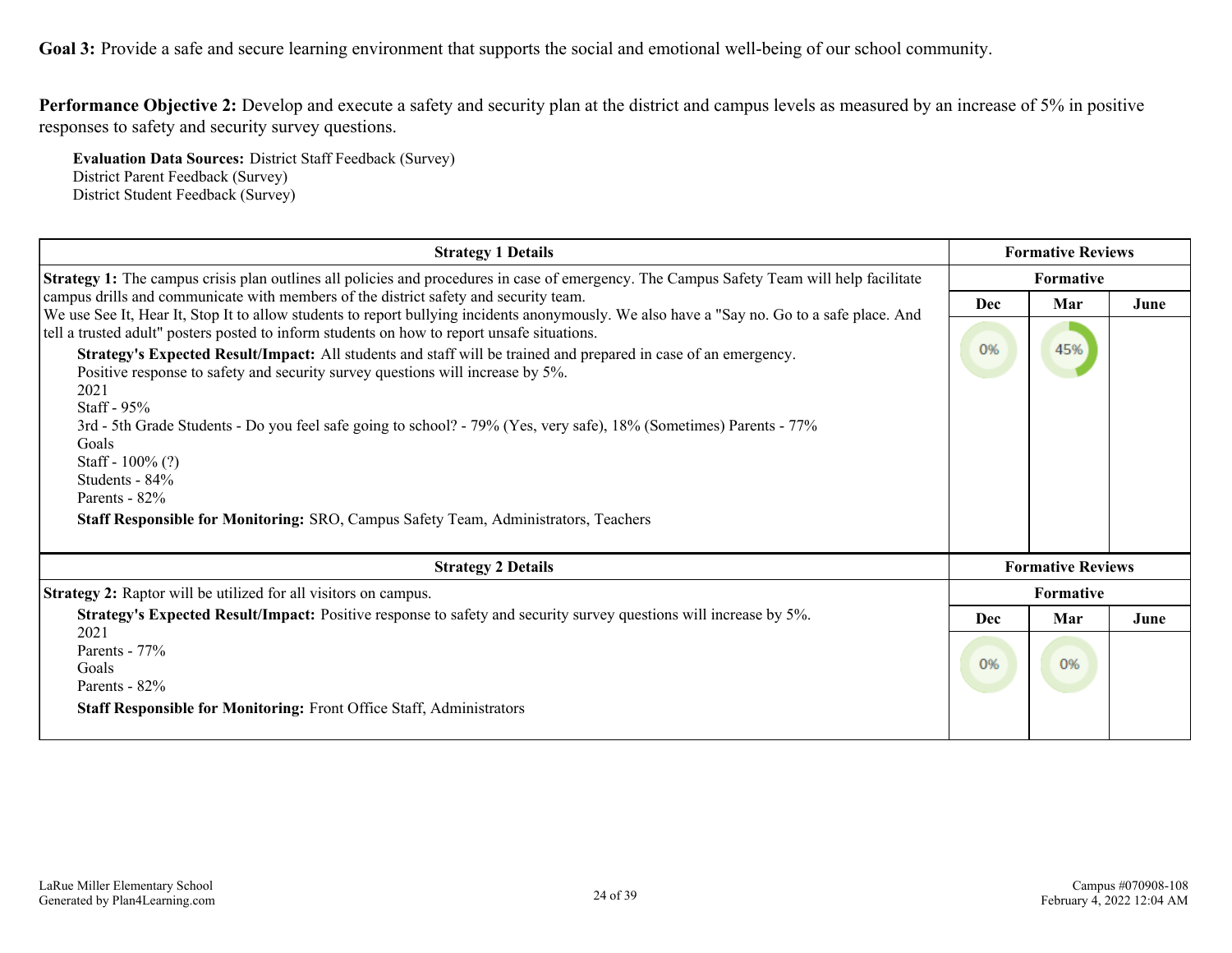| <b>Strategy 3 Details</b>                                                                                                                                                                                                                                                                                                                                                                                                                                                                 |     | <b>Formative Reviews</b> |      |  |
|-------------------------------------------------------------------------------------------------------------------------------------------------------------------------------------------------------------------------------------------------------------------------------------------------------------------------------------------------------------------------------------------------------------------------------------------------------------------------------------------|-----|--------------------------|------|--|
| Strategy 3: Communicate talking points to parents to review with their child after safety drills.                                                                                                                                                                                                                                                                                                                                                                                         |     | <b>Formative</b>         |      |  |
| Form a student focus group to discuss school safety.                                                                                                                                                                                                                                                                                                                                                                                                                                      | Dec | Mar                      | June |  |
| <b>Strategy's Expected Result/Impact:</b> All students and staff will be trained and prepared in case of an emergency.<br>Positive response to safety and security survey questions will increase by 5%.<br>2021<br>Staff - $95\%$<br>3rd - 5th Grade Students - Do you feel safe going to school? - 79% (Yes, very safe), 18% (Sometimes) Parents - 77%<br>Goals<br>Staff - $100\%$ (?)<br>Students - 84%<br>Parents - $82\%$<br><b>Staff Responsible for Monitoring: Administrators</b> |     | 45%                      |      |  |
| Continue/Modify<br>Discontinue<br>Accomplished<br>0%<br>No Progress<br>100%                                                                                                                                                                                                                                                                                                                                                                                                               |     |                          |      |  |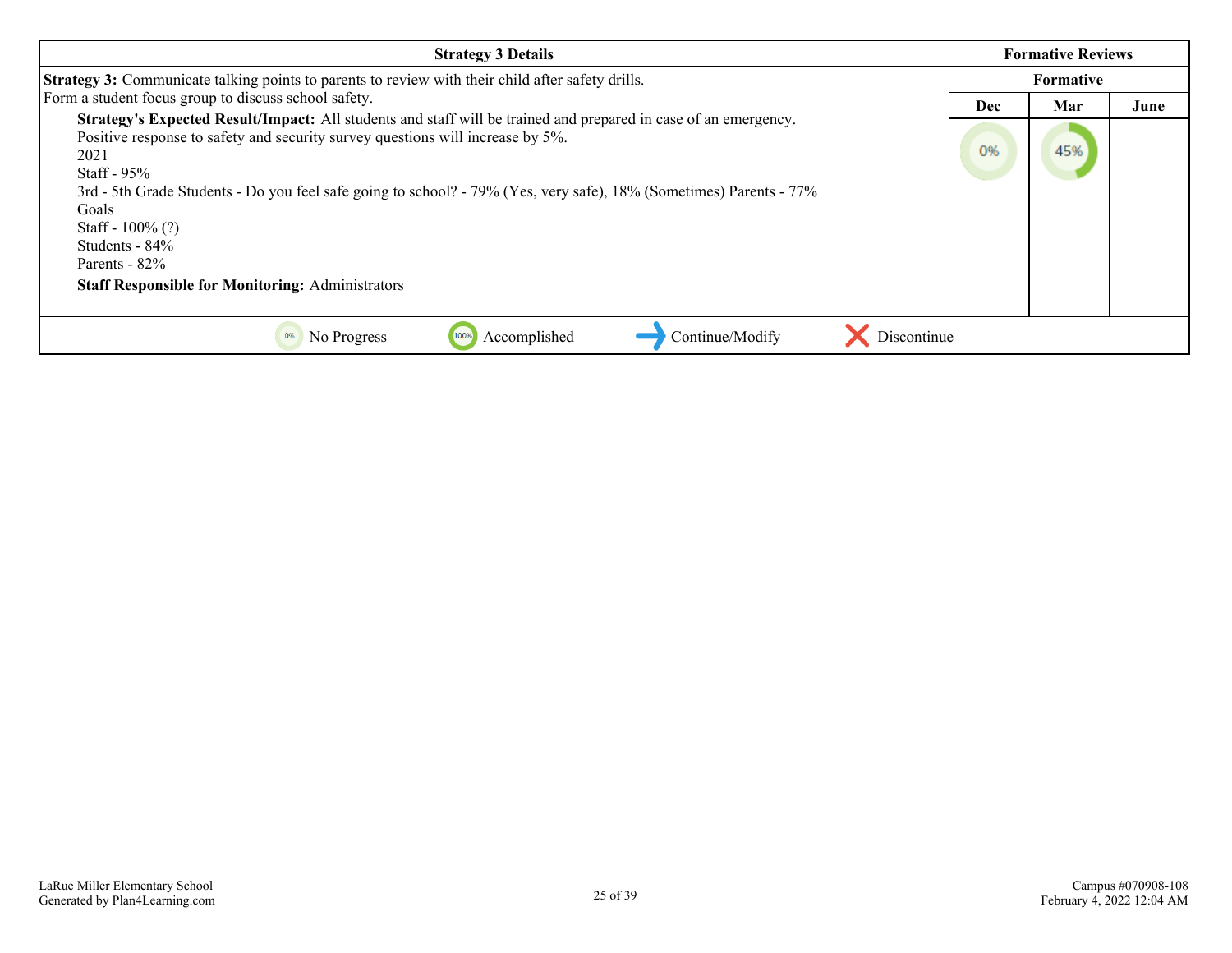**Performance Objective 3:** Provide professional development and prevention programming for best practices for prevention and management outlined in state guidelines.

**Evaluation Data Sources:** Prevention programs implemented on campuses reflected by the number of students in attendance.

| <b>Strategy 1 Details</b>                                                                                                                                                                                                                                        |  | <b>Formative Reviews</b> |      |  |
|------------------------------------------------------------------------------------------------------------------------------------------------------------------------------------------------------------------------------------------------------------------|--|--------------------------|------|--|
| <b>Strategy 1:</b> Implement bullying prevention assemblies through Aim for Success                                                                                                                                                                              |  | <b>Formative</b>         |      |  |
| Strategy's Expected Result/Impact: Reduced bullying investigations.<br>Increased safety ratings on student survey.<br>2021<br>3rd - 5th Grade Students - Do you feel safe going to school? - 79% (Yes, very safe), 18% (Sometimes)<br>Goals<br>Students - $84\%$ |  | Mar<br>45%               | June |  |
| Discontinue<br>Continue/Modify<br>Accomplished<br>No Progress<br>1009                                                                                                                                                                                            |  |                          |      |  |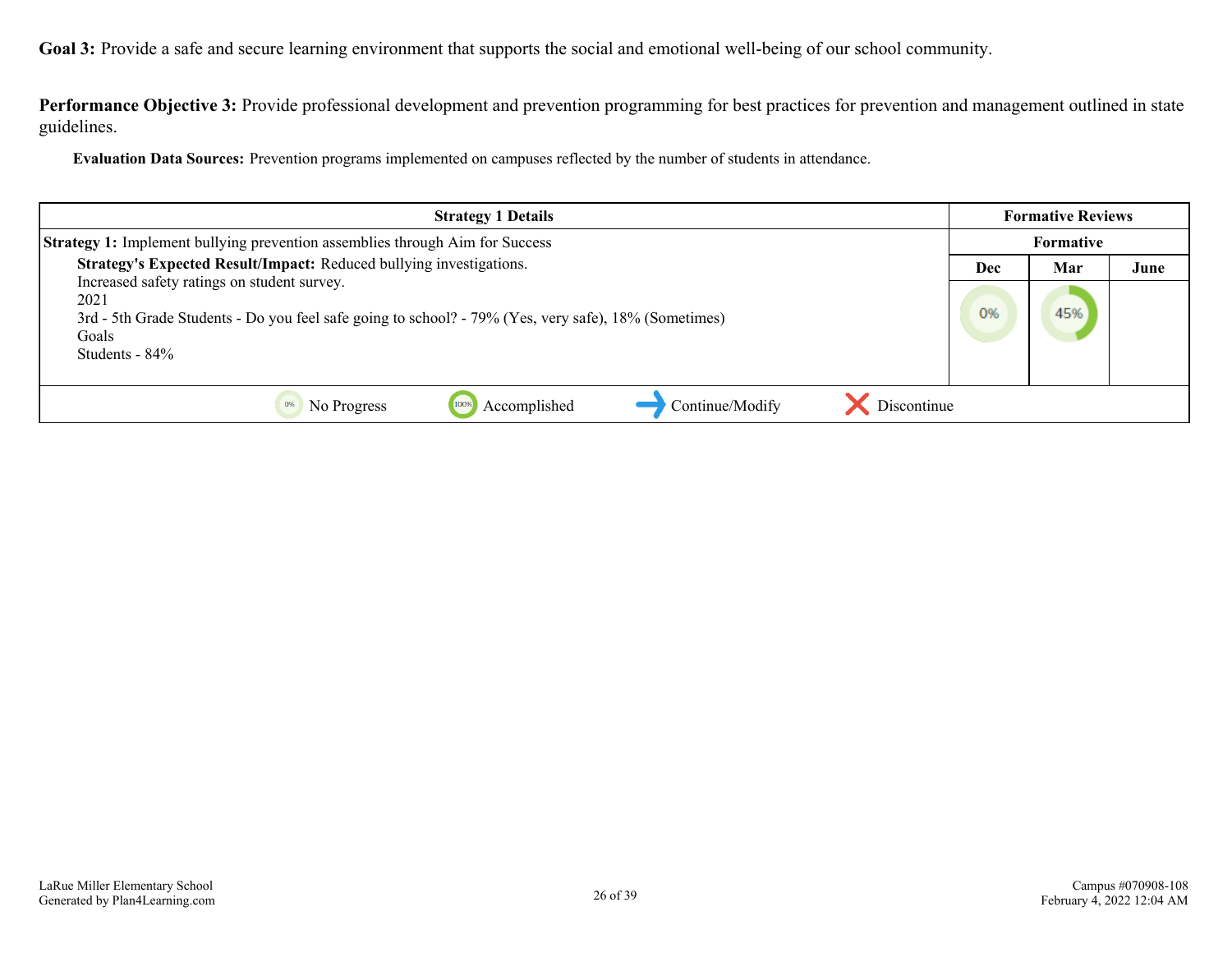**Performance Objective 4:** Implementation of active Diversity Council to celebrate the power of diversity, as listed in the District's cultural tenets.

**Evaluation Data Sources:** Diversity Council feedback

| <b>Strategy 1 Details</b>                                                                | <b>Formative Reviews</b> |           |      |
|------------------------------------------------------------------------------------------|--------------------------|-----------|------|
| <b>Strategy 1:</b> We have a monthly plan to celebrate various cultures through the LMS. |                          | Formative |      |
| Strategy's Expected Result/Impact: Increase family engagement on YT.                     | Dec                      | Mar       | June |
| 2021<br>61%<br>2022<br>70%                                                               | 0%                       | 100%      | 100% |
| <b>Staff Responsible for Monitoring: LMS</b>                                             |                          |           |      |
| Discontinue<br>Continue/Modify<br>Accomplished<br>0%<br>No Progress<br>1009              |                          |           |      |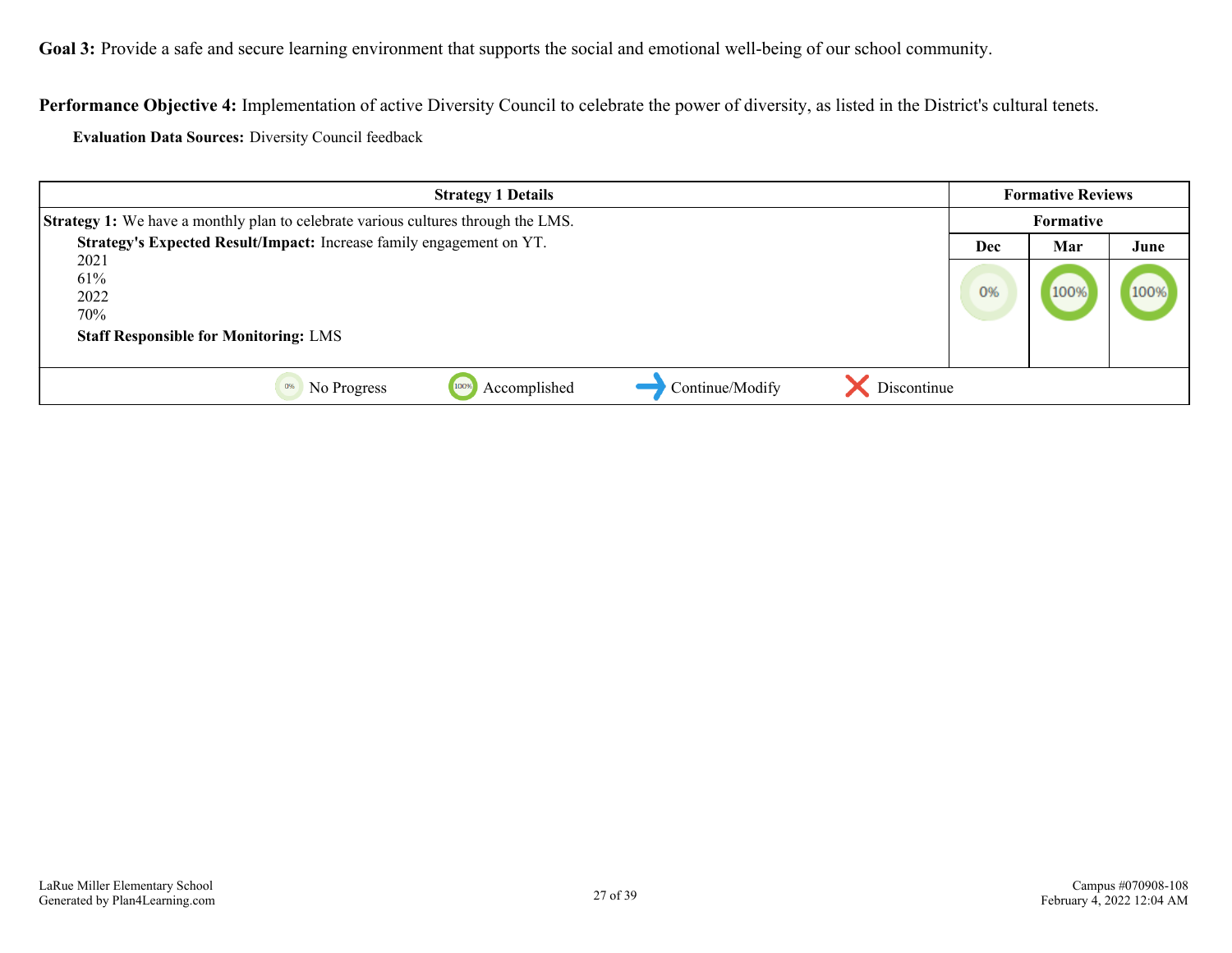<span id="page-27-0"></span>Goal 4: Facilitate budget process and building designs through allocated district resources that foster flexible and innovative learning spaces.

**Performance Objective 1:** Develop a comprehensive facilities plan to guide financial decisions related to future site acquisitions, new construction, and renovation of existing facilities with 100% within or under budget.

| <b>Strategy 1 Details</b>                                |                      |                 | <b>Formative Reviews</b> |            |           |      |
|----------------------------------------------------------|----------------------|-----------------|--------------------------|------------|-----------|------|
| <b>Strategy 1: District Level Performance Objective.</b> |                      |                 |                          |            | Formative |      |
|                                                          |                      |                 |                          | <b>Dec</b> | Mar       | June |
|                                                          |                      |                 |                          |            |           |      |
| 0%<br>No Progress                                        | Accomplished<br>100% | Continue/Modify | Discontinue              |            |           |      |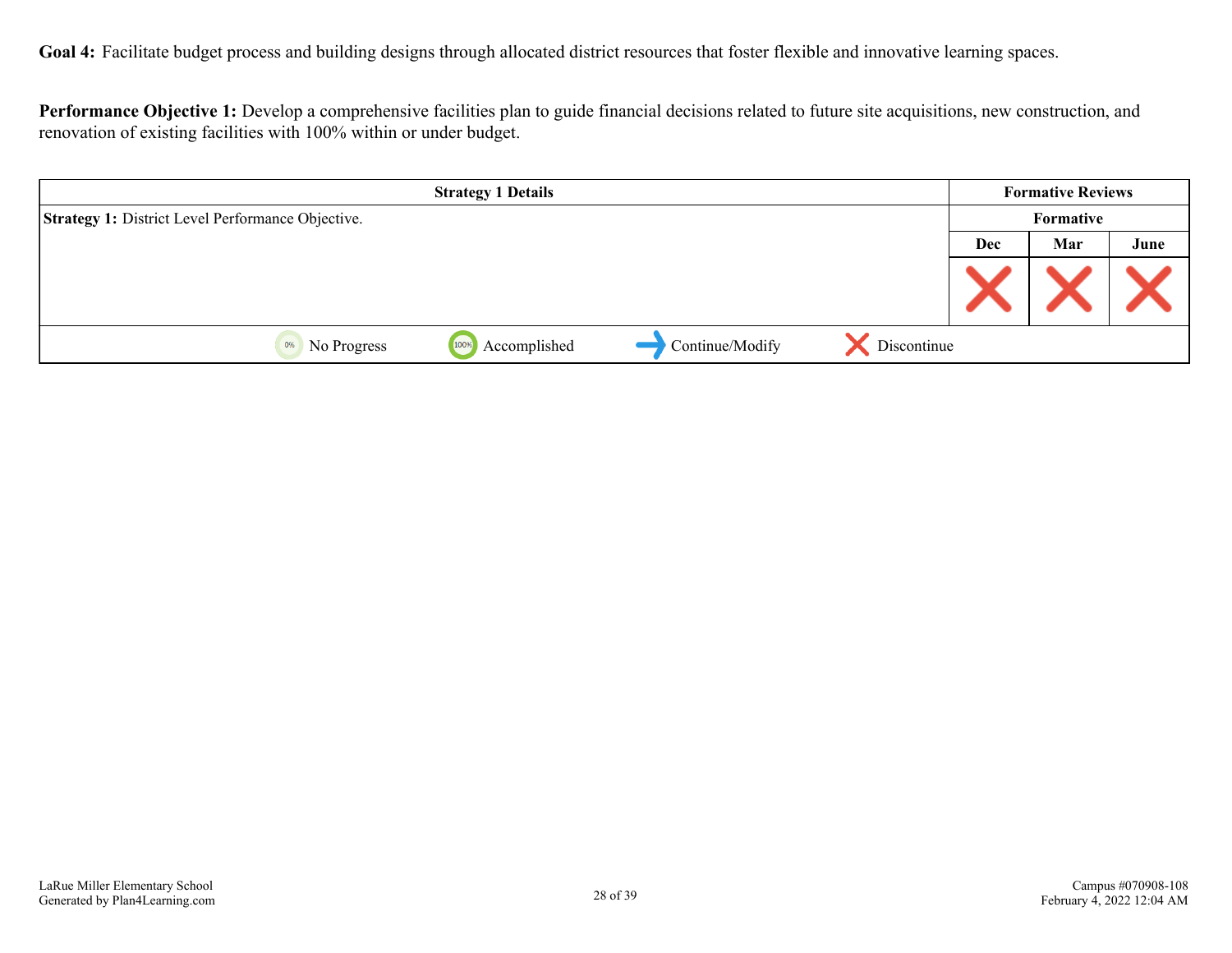**Goal 4:** Facilitate budget process and building designs through allocated district resources that foster flexible and innovative learning spaces.

**Performance Objective 2:** Develop a budgeting process to guide financial decisions related to instructional design and engagement resulting in a 1% reduction in cross-function transfers and a fund balance percentage above 30% (exclusive of the amount of the TIRZ transfer).

| <b>Strategy 1 Details</b>                                                                            |     |     | <b>Formative Reviews</b> |  |  |
|------------------------------------------------------------------------------------------------------|-----|-----|--------------------------|--|--|
| <b>Strategy 1:</b> Develop budget and align financial expenditures to campus goals.                  |     |     | Formative                |  |  |
| Strategy's Expected Result/Impact: 0 Cross-Function Transfers is Expected for the 21-22 school year. | Dec | Mar | June                     |  |  |
| <b>Staff Responsible for Monitoring: Secretary, Principal</b>                                        | 50% |     |                          |  |  |
| Accomplished<br>Continue/Modify<br>Discontinue<br>1009<br>No Progress                                |     |     |                          |  |  |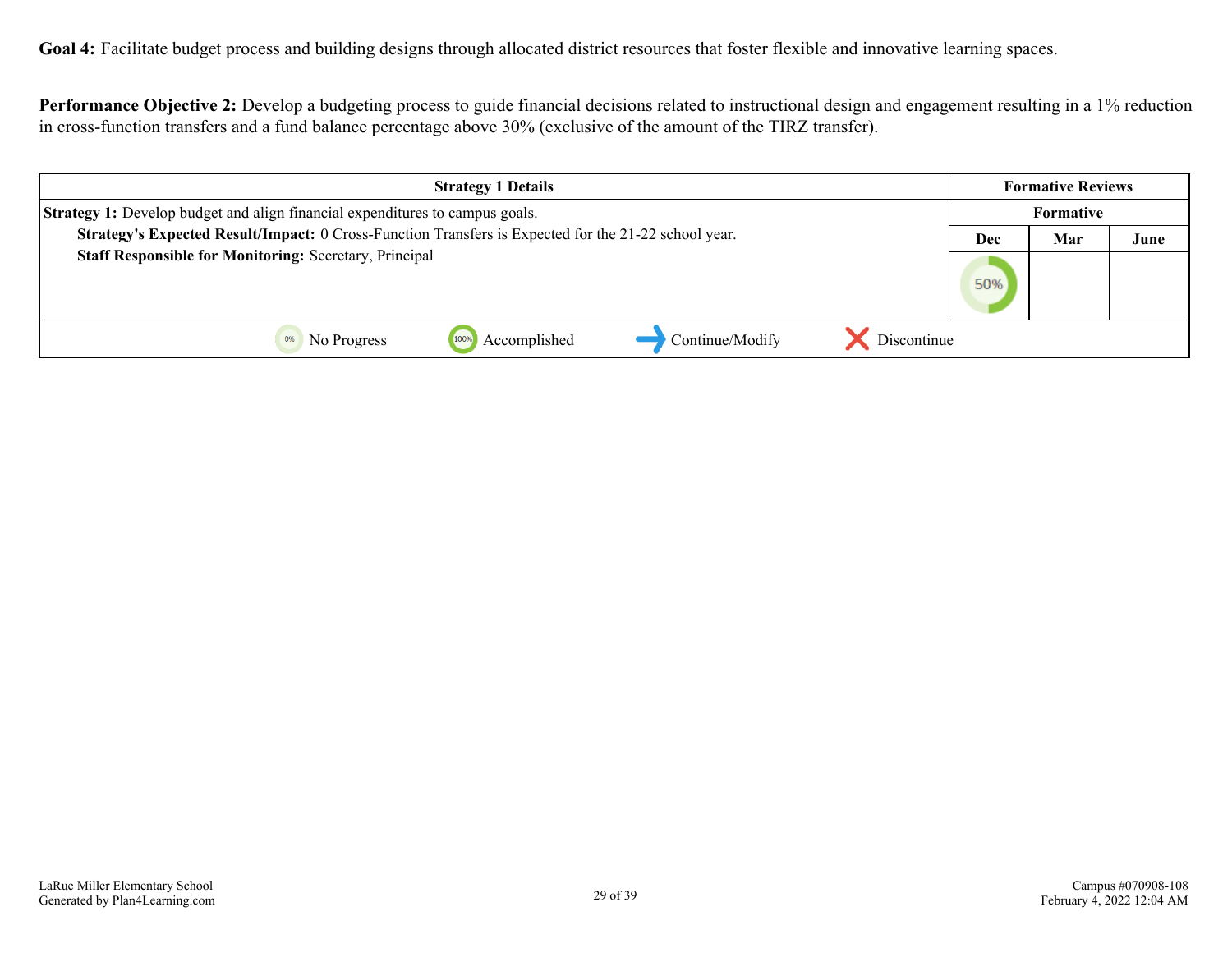**Goal 4:** Facilitate budget process and building designs through allocated district resources that foster flexible and innovative learning spaces.

**Performance Objective 3:** Receive a Superior Rating on the Financial Integrity Reporting System of Texas (the FIRST accountability system).

| <b>Strategy 1 Details</b>                               |              |                 | <b>Formative Reviews</b> |           |     |      |
|---------------------------------------------------------|--------------|-----------------|--------------------------|-----------|-----|------|
| <b>Strategy 1: District Level Performance Objective</b> |              |                 |                          | Formative |     |      |
|                                                         |              |                 |                          | Dec       | Mar | June |
|                                                         |              |                 |                          |           |     |      |
| 100%<br>0%<br>No Progress                               | Accomplished | Continue/Modify | Discontinue              |           |     |      |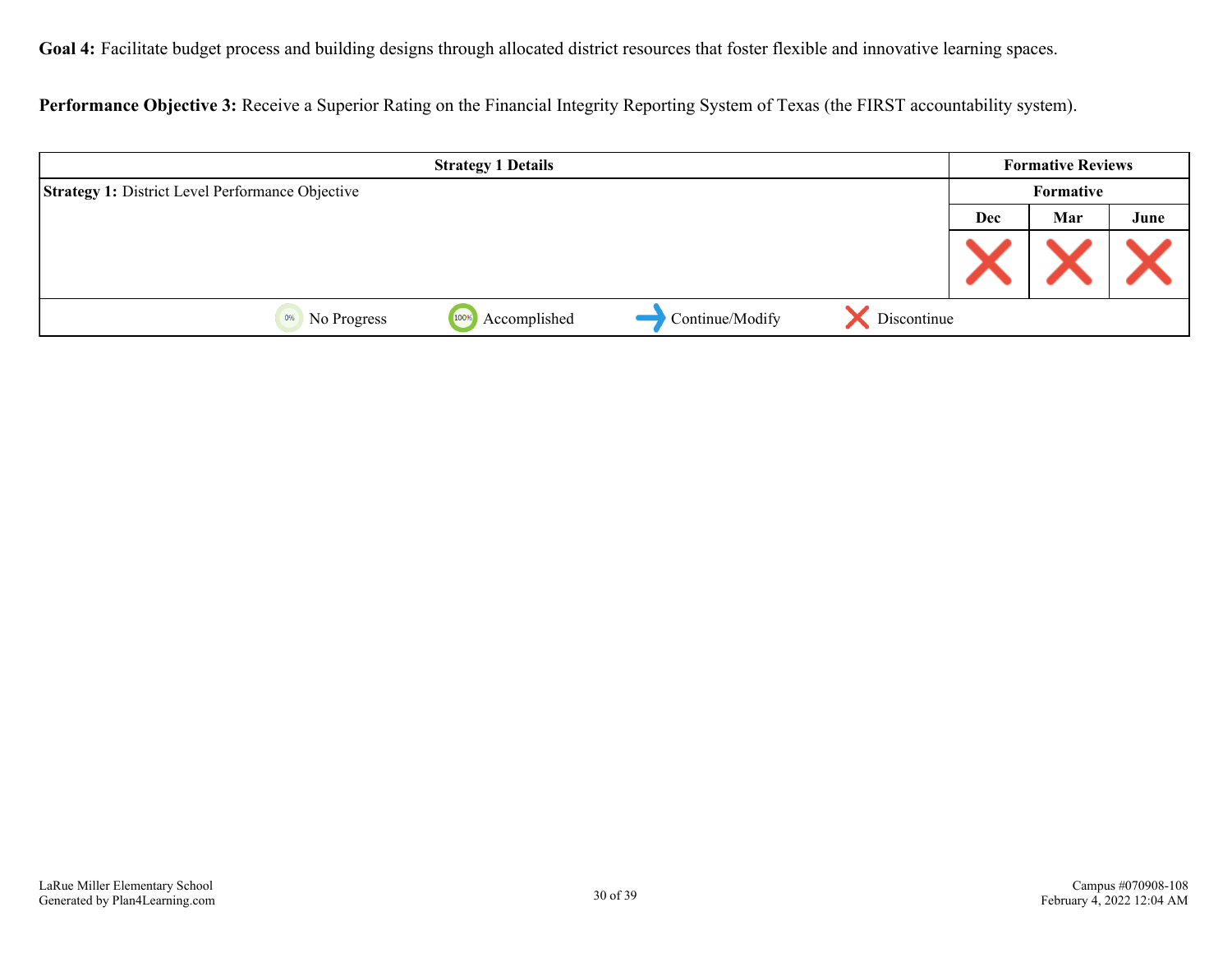<span id="page-30-0"></span>Goal 5: Provide support and resources to cultivate customization and personalization through blended learning opportunities.

**Performance Objective 1:** Deliver a structured professional development plan to support curriculum and technology integration with an increase of 2% of teachers believing the professional development increased the effectiveness of their teaching and learning.

**Evaluation Data Sources:** Anonymous feedback data on all district PD

| <b>Strategy 1 Details</b>                                                                                                                                                           | <b>Formative Reviews</b> |                  |      |
|-------------------------------------------------------------------------------------------------------------------------------------------------------------------------------------|--------------------------|------------------|------|
| Strategy 1: Provide structured, timely professional development through iPlan Days, Campus Professional Development, Reading Academy,                                               |                          | <b>Formative</b> |      |
| <b>ESL Prep Course, GL Instructional Meetings</b><br>Strategy's Expected Result/Impact: Increase of staff satisfaction on YT survey in regards to PD.<br>2021<br>73%<br>Goal<br>75% |                          | Mar              | June |
|                                                                                                                                                                                     |                          |                  |      |
| <b>Staff Responsible for Monitoring: iCoach, Administrators</b>                                                                                                                     |                          |                  |      |
| Discontinue<br>Accomplished<br>Continue/Modify<br>No Progress                                                                                                                       |                          |                  |      |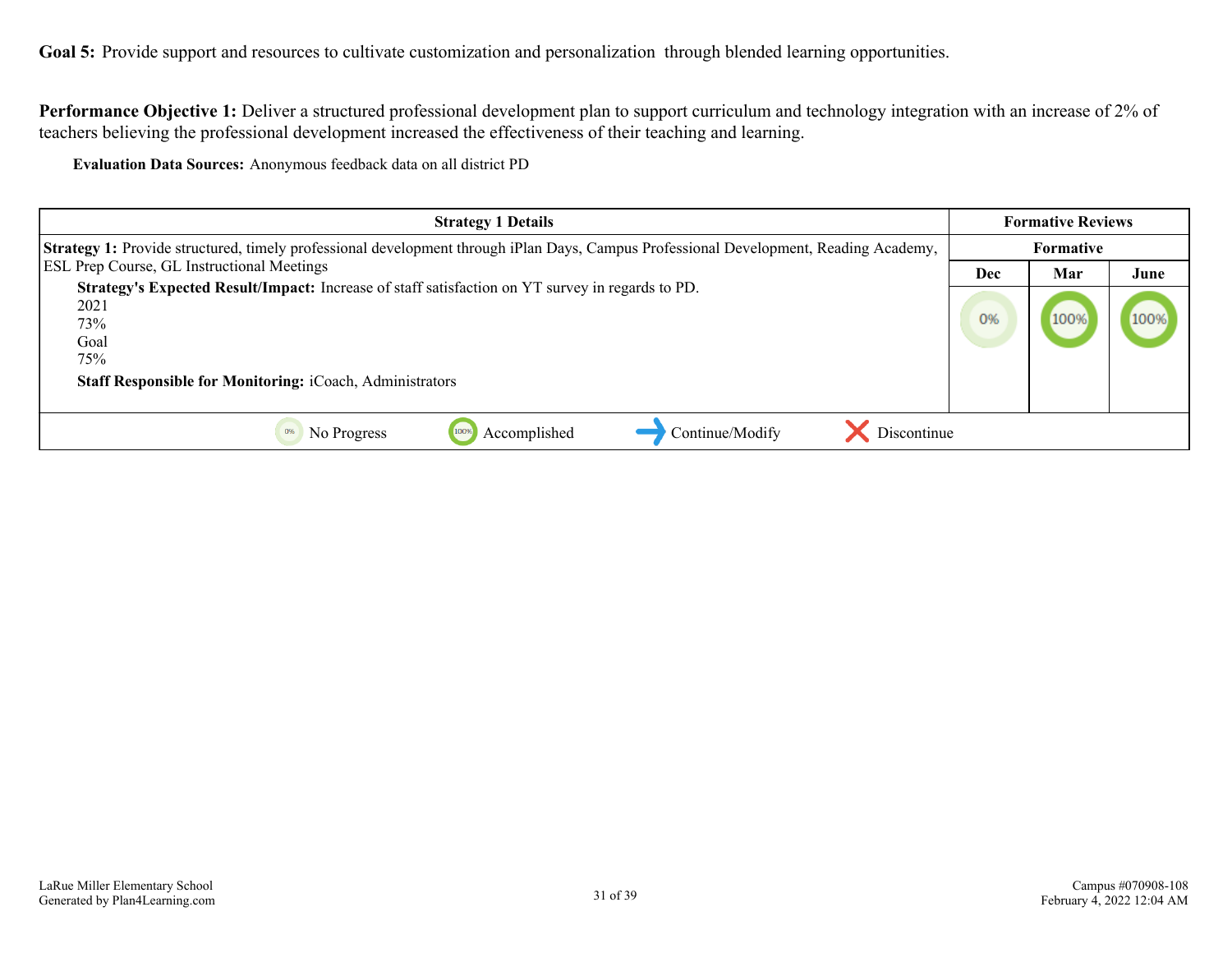Goal 5: Provide support and resources to cultivate customization and personalization through blended learning opportunities.

Performance Objective 2: Provide systems to maximize digital resources for MISD students and staff with a goal to resolve 75% of issues within 24 hours.

| <b>Strategy 1 Details</b>                               |              |                 | <b>Formative Reviews</b> |           |     |      |
|---------------------------------------------------------|--------------|-----------------|--------------------------|-----------|-----|------|
| <b>Strategy 1: District Level Performance Objective</b> |              |                 |                          | Formative |     |      |
|                                                         |              |                 |                          | Dec       | Mar | June |
|                                                         |              |                 |                          |           |     |      |
| 100%<br>0%<br>No Progress                               | Accomplished | Continue/Modify | Discontinue              |           |     |      |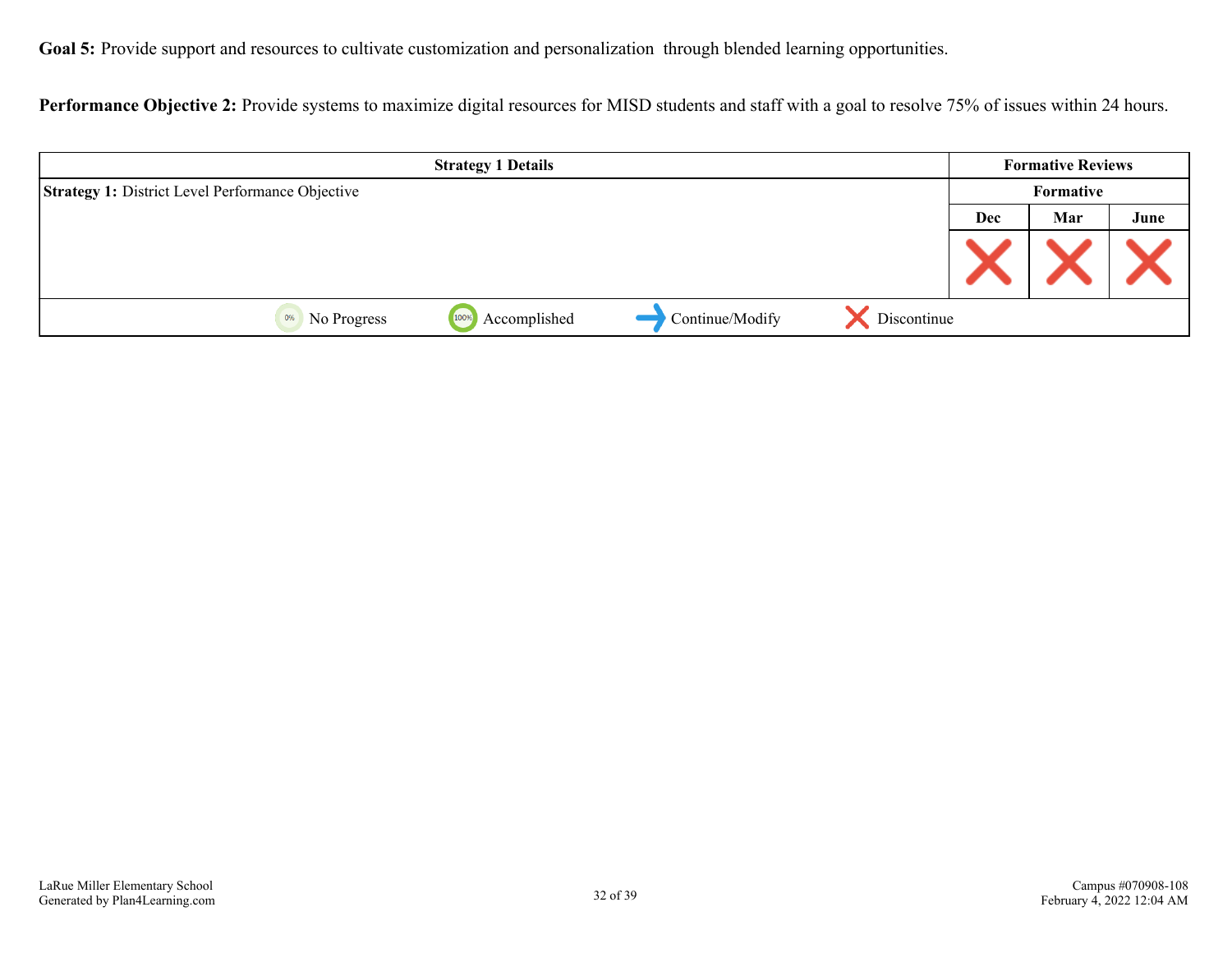Goal 5: Provide support and resources to cultivate customization and personalization through blended learning opportunities.

Performance Objective 3: Develop and implement a plan for the lifecycle of technology resources (e.g. network and physical security infrastructure, end user devices, and software) to anticipate future needs, inform the district budget and future bond referendums to support district goals and standards.

| <b>Strategy 1 Details</b>                               |                      |                 | <b>Formative Reviews</b> |           |     |      |
|---------------------------------------------------------|----------------------|-----------------|--------------------------|-----------|-----|------|
| <b>Strategy 1: District Level Performance Objective</b> |                      |                 |                          | Formative |     |      |
|                                                         |                      |                 |                          | Dec       | Mar | June |
|                                                         |                      |                 |                          |           |     |      |
| No Progress<br>0%                                       | Accomplished<br>100% | Continue/Modify | Discontinue              |           |     |      |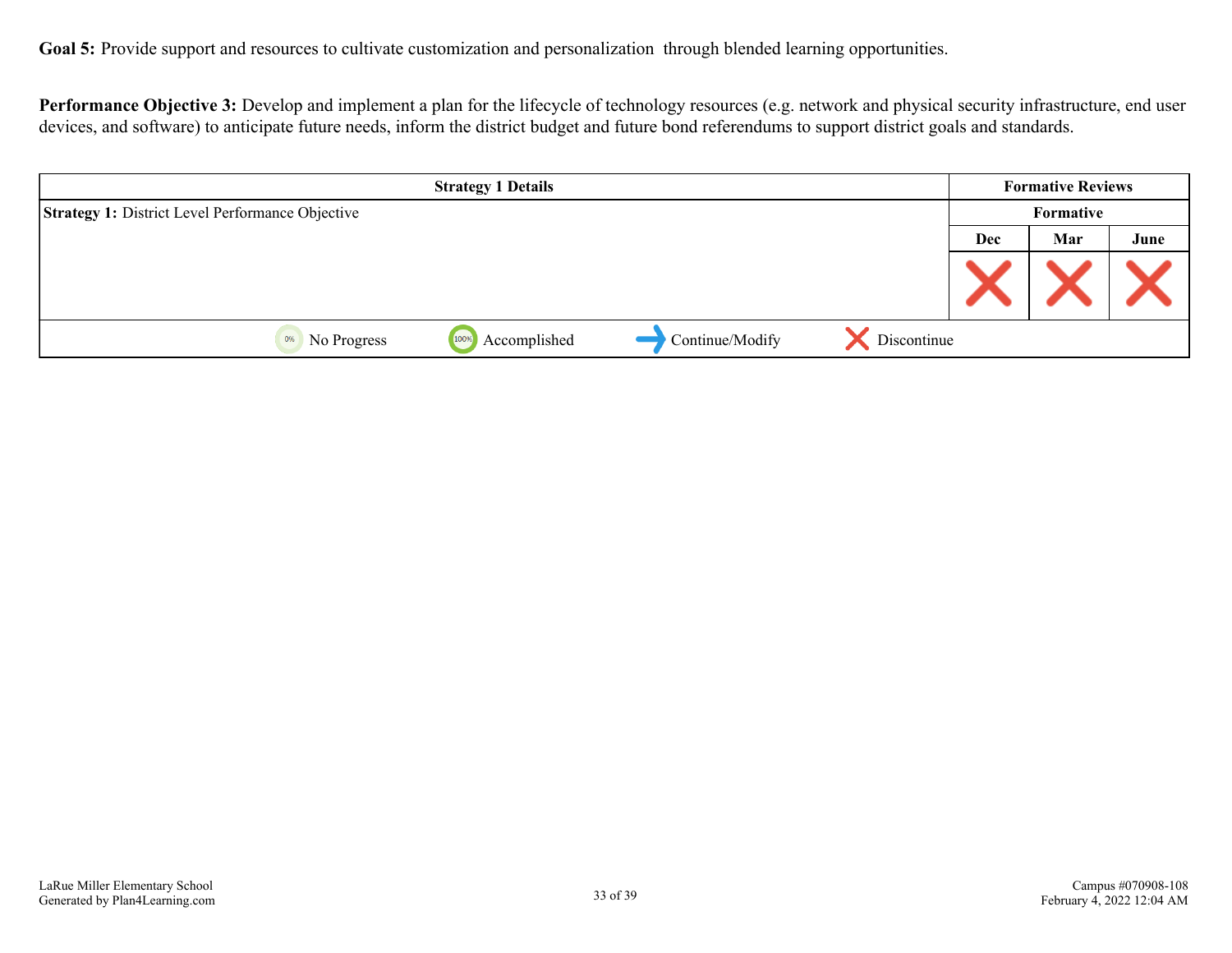<span id="page-33-0"></span>**Performance Objective 1:** Promote MISD cultural tenants in our community by highlighting at least four best practices a month aligned with our cultural tenants.

| <b>Strategy 1 Details</b>                                                                                                |     | <b>Formative Reviews</b> |      |
|--------------------------------------------------------------------------------------------------------------------------|-----|--------------------------|------|
| <b>Strategy 1: Staff and Student Shout-Outs in Miller Minute / Staff Miller Minute</b>                                   |     | Formative                |      |
| <b>Strategy's Expected Result/Impact:</b> Increase culture score on YT survey for both staff and parents.                | Dec | Mar                      | June |
| 2021 Staff - 73%, Goal - 75%<br>2021 Parents - 85%, Goal - 87%<br><b>Staff Responsible for Monitoring: Administrator</b> | 0%  |                          | 100% |
| Continue/Modify<br>Discontinue<br>Accomplished<br>100%<br>No Progress                                                    |     |                          |      |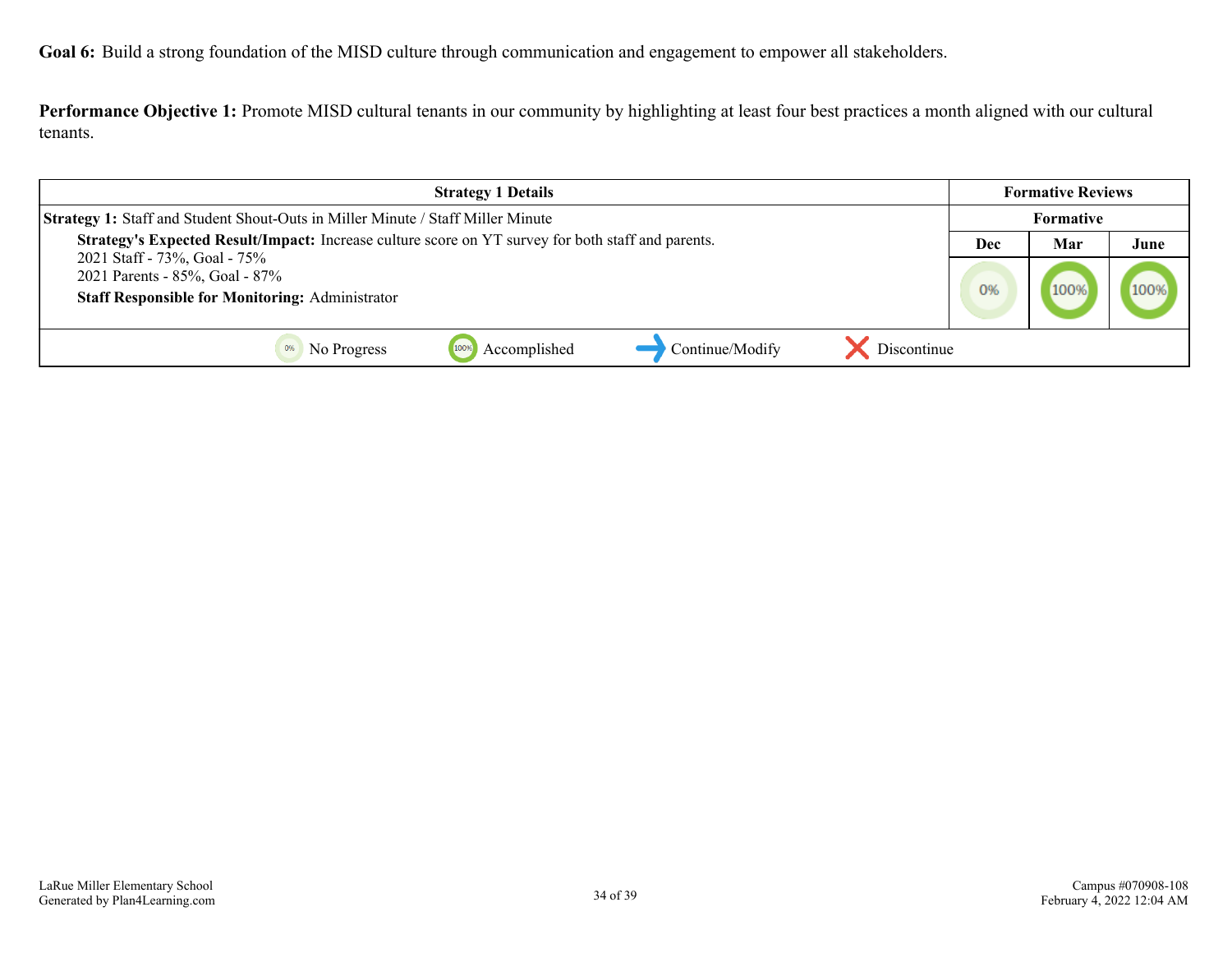**Performance Objective 2:** Be aware and collaborate with campuses by meeting with a campus principal twice a month and have weekly campus visits by department staff members.

|                                                         | <b>Strategy 1 Details</b> |                 |             |     | <b>Formative Reviews</b> |      |
|---------------------------------------------------------|---------------------------|-----------------|-------------|-----|--------------------------|------|
| <b>Strategy 1: District Level Performance Objective</b> |                           |                 |             |     | Formative                |      |
|                                                         |                           |                 |             | Dec | Mar                      | June |
|                                                         |                           |                 |             |     |                          |      |
| No Progress<br>0%                                       | Accomplished<br>100%      | Continue/Modify | Discontinue |     |                          |      |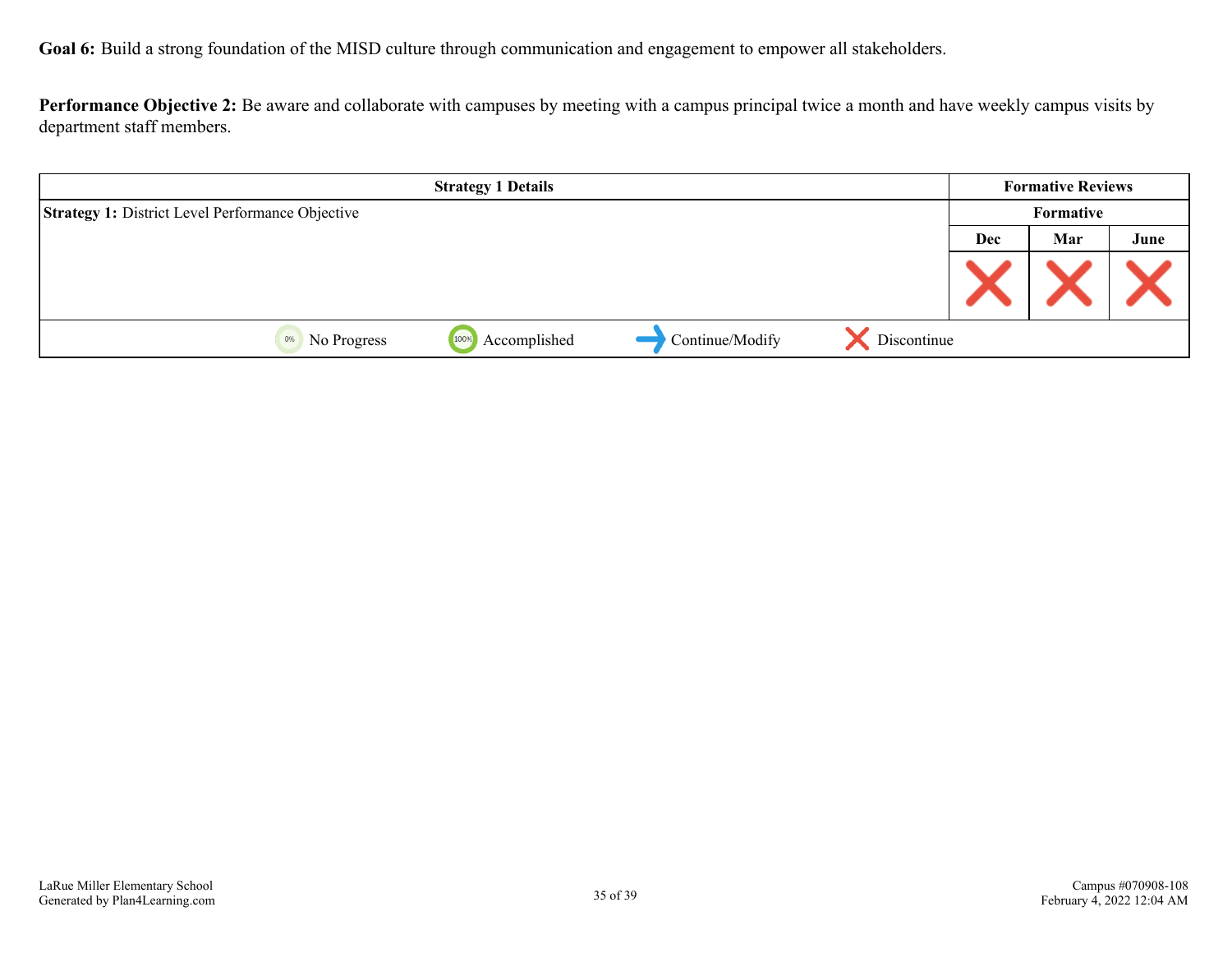**Performance Objective 3:** Manage district website to communicate best with our school community in the most accessible and organized manner through training of all staff who manage website content, by checking and maintaining 100% website compliance, and by improving 2 methods of website accessibility.

| <b>Strategy 1 Details</b>                                                                                                                                                                                                                                                                                                 |  | <b>Formative Reviews</b> |      |
|---------------------------------------------------------------------------------------------------------------------------------------------------------------------------------------------------------------------------------------------------------------------------------------------------------------------------|--|--------------------------|------|
| <b>Strategy 1:</b> Maintain up-to-date campus website.                                                                                                                                                                                                                                                                    |  | Formative                |      |
| Strategy's Expected Result/Impact: Positive feedback on consistent communication as measured on district survey will increase.<br>October 2020<br>64% ***69 Parents took the YT survey last year. Previous year data indicates 75% percent positives on communication, so the goal<br>will be based on this data.<br>Goal |  | Mar<br>100%              | June |
| 78%<br><b>Staff Responsible for Monitoring: LMS, Administrators</b><br>Accomplished<br>Discontinue<br>Continue/Modify<br>No Progress<br>100%                                                                                                                                                                              |  |                          |      |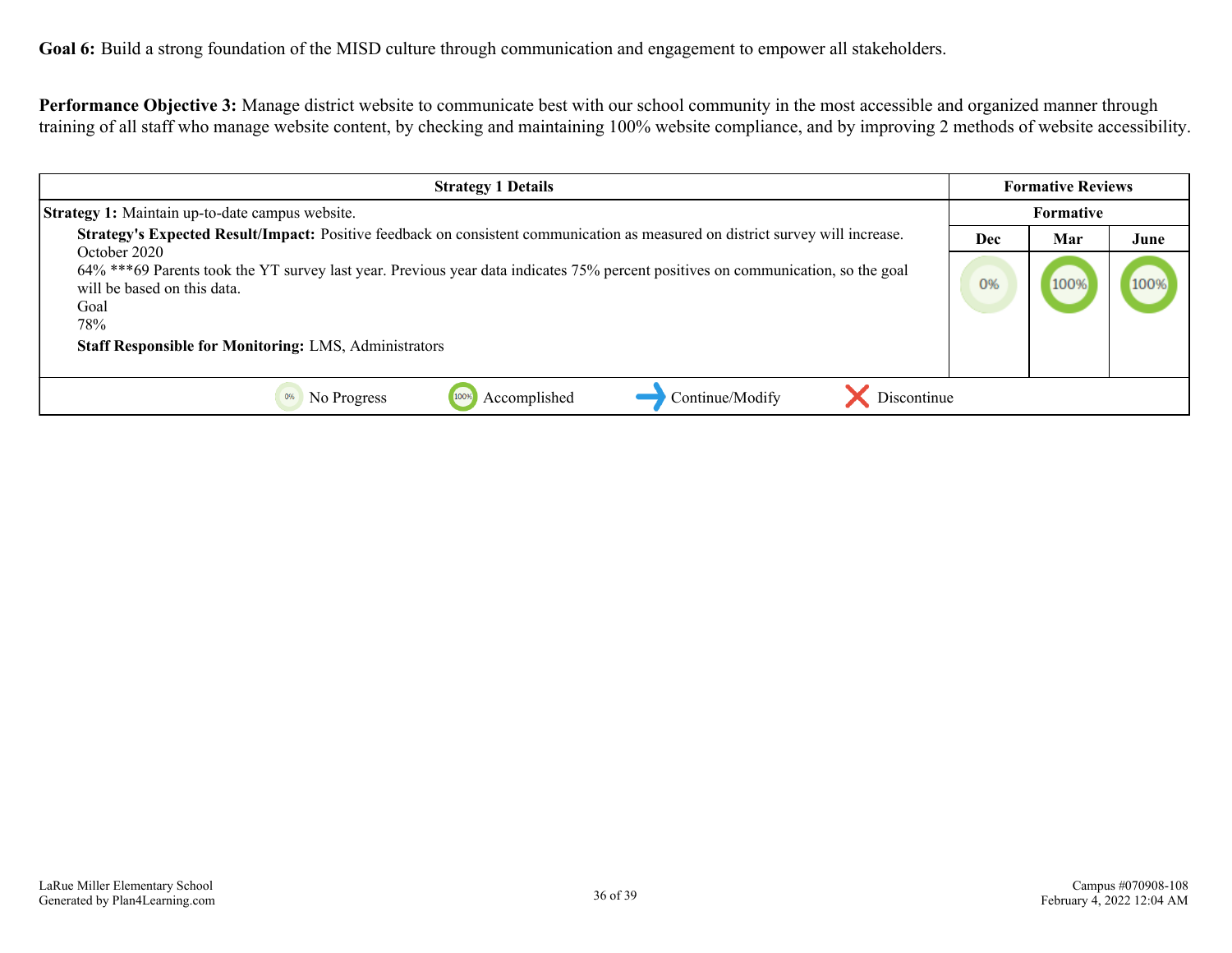**Performance Objective 4:** Communicate with the MISD community on a weekly basis to keep information flowing from the district to community members in order to develop trust and transparency.

| <b>Strategy 1 Details</b>                                                                                                                                                                                                                                                          |  | <b>Formative Reviews</b> |      |  |
|------------------------------------------------------------------------------------------------------------------------------------------------------------------------------------------------------------------------------------------------------------------------------------|--|--------------------------|------|--|
| <b>Strategy 1:</b> Share pertinent information a variety of ways (Facebook, Email, Remind, Website).                                                                                                                                                                               |  | <b>Formative</b>         |      |  |
| Campus Calendar is Up-To-Date. PTO Facebook provides updates of upcoming events. Tentative Event Calendar Published.<br>Monthly Miller Minute (Updated Weekly)                                                                                                                     |  | Mar                      | June |  |
| Teachers send weekly newsletters including information about upcoming TEKS.                                                                                                                                                                                                        |  | 100%                     | 100% |  |
| Strategy's Expected Result/Impact: Positive feedback on consistent communication as measured on district survey will increase.<br>October 2020<br>64% ***69 Parents took the YT survey last year. Previous year data indicates 75% percent positives on communication, so the goal |  |                          |      |  |
| will be based on this data.                                                                                                                                                                                                                                                        |  |                          |      |  |
| Goal                                                                                                                                                                                                                                                                               |  |                          |      |  |
| 78%<br><b>Staff Responsible for Monitoring: Administrators</b>                                                                                                                                                                                                                     |  |                          |      |  |
| Accomplished<br>Continue/Modify<br>Discontinue<br>No Progress                                                                                                                                                                                                                      |  |                          |      |  |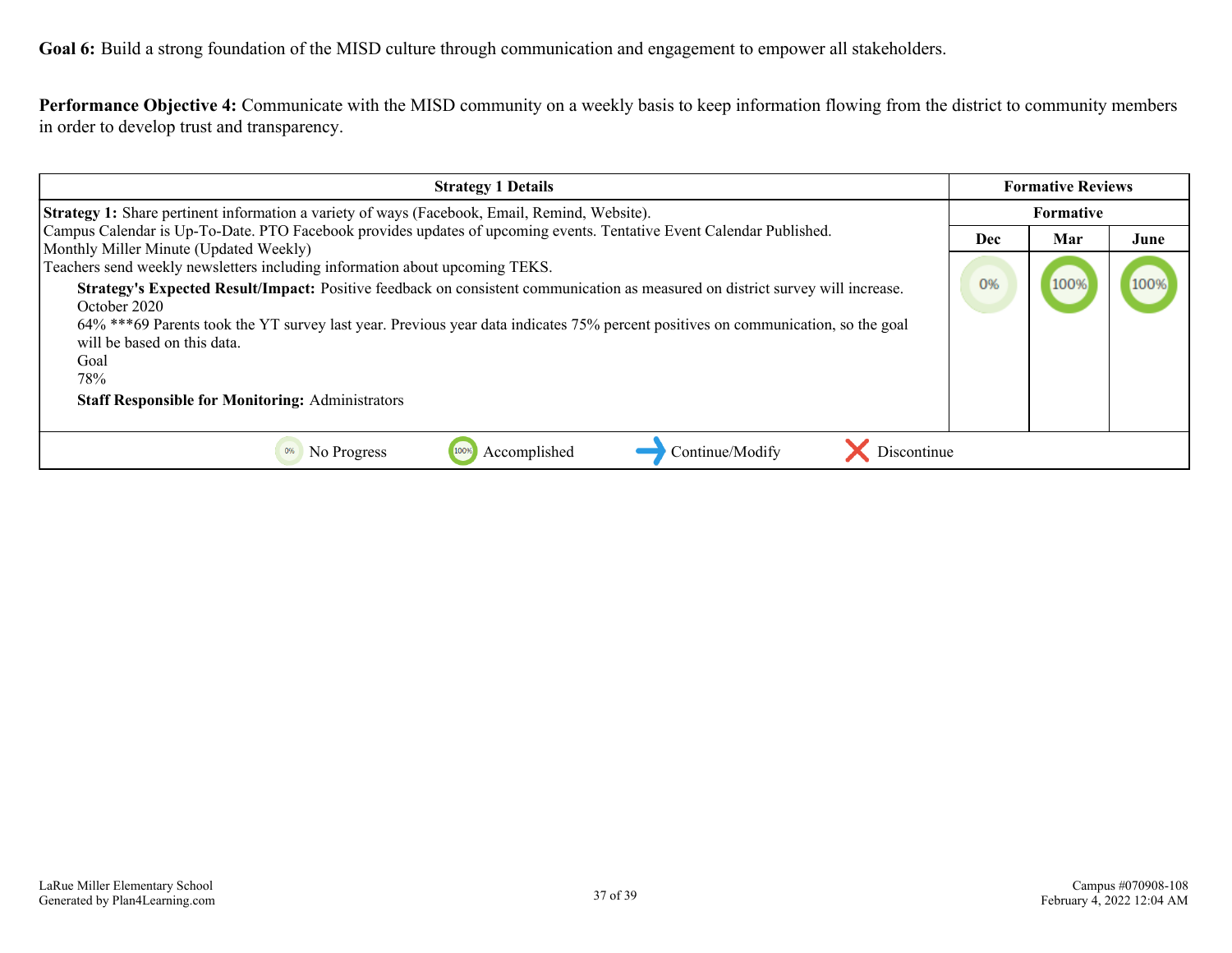## **State Compensatory**

### <span id="page-37-0"></span>**Budget for LaRue Miller Elementary School**

**Total SCE Funds: Total FTEs Funded by SCE:** 1.96 **Brief Description of SCE Services and/or Programs**

### **Personnel for LaRue Miller Elementary School**

| Name                 | Position         | ETE  |
|----------------------|------------------|------|
| Cates, Jacquelyn     | Paraprofessional | 0.25 |
| Goldthwaite, Melissa | Counselor        | 0.14 |
| Malone, Shanna       | Teacher          | 0.07 |
| Roberts, Kris        | Paraprofessional | 0.25 |
| Sanders, Leah        | Teacher          | 0.25 |
| Waites, Stella       | Teacher          |      |